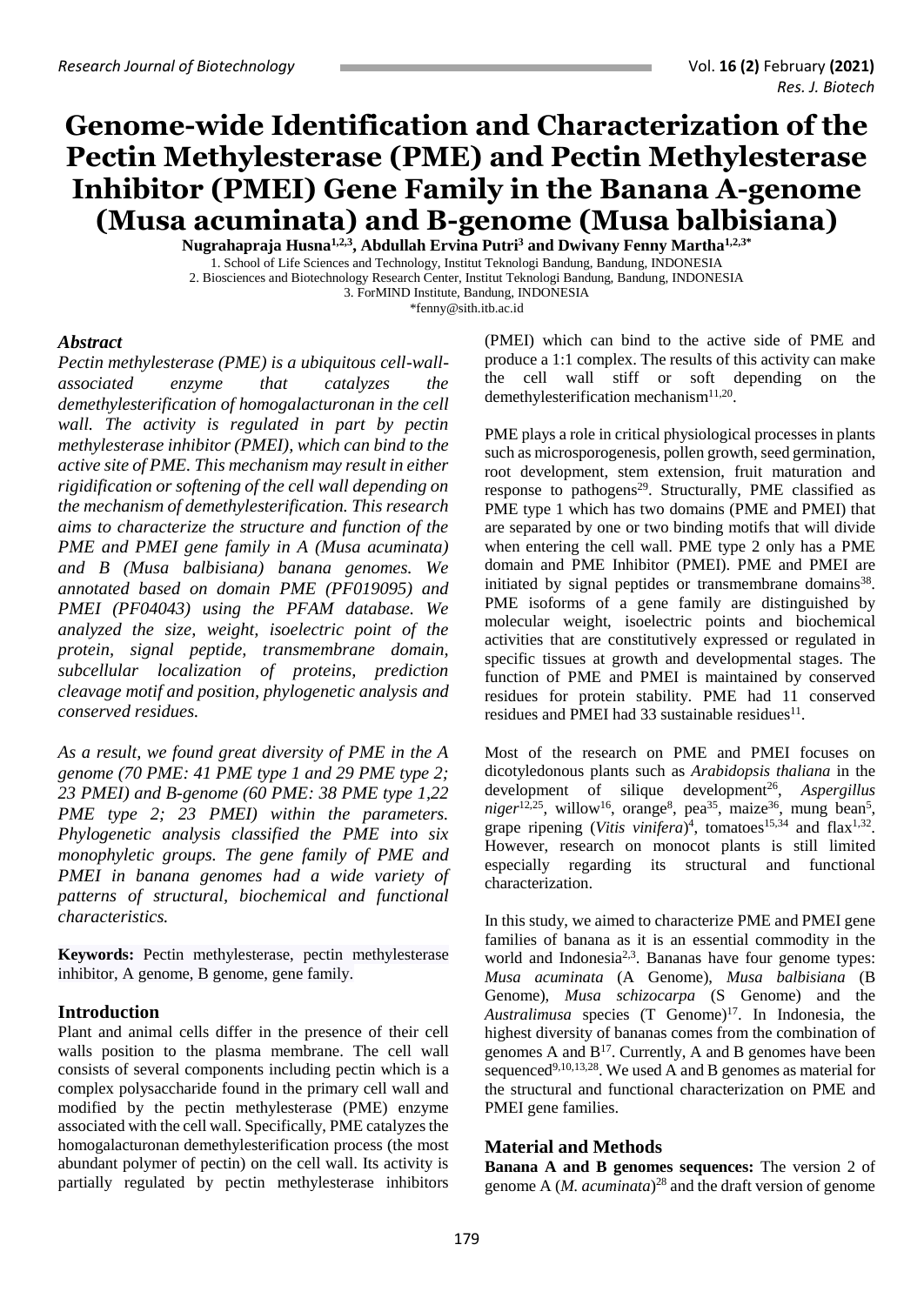B (*M. balbisiana*) sequences were obtained from the Banana Genome Hub<sup>13</sup>. We used the protein-coding sequence (CDS) and nucleotides.

**Annotation of the PME and PMEI domain on banana A and B genomes:** We annotated the CDS based on thr PME domain (PF019095) and PMEI (PF04043) from PFAM 30.0 database<sup>33</sup>. PME type 1 consist of two domains, the PMEI (PF04043) as the pro-region domain and PME domain (PF019095). PME type 2 only can have the PME domain and PMEI only has the PMEI domain.

**Length, weight and isoelectric point (pI) of the protein:**  Protein sequences from both genomes were characterized based on the isoelectric point, weight and length using the Vector NTI, version 11.524. The peptide signal and cleavage position part were previously removed.

**Signal peptides, transmembrane domains and subcellular localization of proteins:** We used SignalP 4.1<sup>31</sup>, TMHMM v.2.0<sup>22</sup>, WoLF PSORT<sup>19</sup>, Plant-mPloc<sup>7</sup> servers to predict the presence of signal peptides, the existence of the transmembrane domain and subcellular localization respectively. All websites were accessed on October 13<sup>th</sup>, 2016.

**Prediction of the cleavage site position and motive in PME type 1:** The proteolytic cleavage site was predicted using the pattern of protease recognition<sup>30,38</sup>. We searched Protein Pattern Find (http://www.bioinformatics.org/sms2/protein\_pattern.html) using the motif pattern of [RQK] [RKEHLN] [LDMI] [LMAKR].

**Sustainable residue (conserved residue) prediction:** The presence of protein residues is important for PME and PMEI protein activity<sup>11</sup>. PME sequence had 11 important sustainable residues consisting of six active sites/substrate bindings (F80, Y135, FI56, Y218, W223, W248), three catalytic residues (D132, D153, R221) and two protein stabilizers (Q109, Q131). The PMEI sequence had 33 sustainable residues including residues that interact with the active sites of PME (T73, E76, N77, T113, D116), residues that form disulfide bridges (C9, C18, C74, C114) and some other residues that function to maintain the structure of these proteins such as non-polar bundle hairpin interface residues (I5, I8, L17, A21, L22, K31, L33, L36, L138, L141, V144, I145, L148), polar bundle interfaces (N14, E23, R27, D32, D137) and acidic patches on the  $a2$  helix (E76, D80, D83) and ɑ3 helix (D96, D109, D116).

We aligned the PME and PMEI protein sequences from the A and B genomes to the structural template sequence from tomatoes (*Solanum lycopersicum*; PME1\_SOLLC, SwissProt P14280) and kiwi (*Actinidia deliciosa*; PMEI ACTDE, SwissProt P83326) using ClustalW in MEGA 7 to identify the sustainable residues.

**Molecular phylogenetic analysis:** We determined the evolutionary relationship between A (*M. acuminata*) and B (*M. balbisiana*) banana genomes with other species such as flax (*Linum usitatissimum*), cassava (*Manihot esculenta*), *Ricinus communis*, black cottonwood (*Populus trichocarpa*) and *Arabidopsis thaliana*. We obtained the sequences from the Phytozome v.11.0 server (https://phytozome.jgi.doe.gov/pz/portal.html) using the PFAM accession numbers PF01095 (PME) and PF04043 (PMEI). We aligned sequences using MUSCLE14 in MEGA 7 23, then bootstrapped for 10,000 with the maximumlikelihood algorithm from IQ-TREE. The phylogenetic tree was visualized using FigTree v1.4.2.

## **Results and Discussion**

**PME and PMEI domain annotation on the banana Genome A and B:** 70 PME (41 PME type 1 and 29 of type 2) and 23 PMEI were found in genome A and 60 PME and 23 PMEI in genome B. PME type 1 encodes domain PF01095 and PMEI (PF04043) while PME type 2 only encodes domain PF01095. These results were used for further analysis (Tables 1 to 6).

**Length, weight and isoelectric point (pI) of the mature protein:** The results of the analysis of the mature length of type 1 PME protein and PME type 2 from both genomes are in the range of 48–1,014 amino acids (AA), whereas PMEI of both genomes is in the range of 166–299 AA (Tables 1 to 6). This long-range of amino acids is the same as the longrange in flax31.

The mature molecular weight of PME type 1 protein in both genomes is in the range of 36.3 to 107.4 kDa, PME type 2 protein ranged from 5.4 to 113 kDa and PMEI ranged from 17.8 to 28.4 kDa. The molecular weight of bananas PME was also in the same weight range as dicotyl plants<sup>18,31</sup>. The isoelectric point (pI) is one of the factors influencing the PME function. These isoelectric points affect the demethylesterification mechanism; an acidic pI will result in random demethylesterification to soft cell walls and basic pI makes the cell walls rigid<sup>37</sup>. The isoelectric point in both genomes is mostly alkaline, but in the PME type 1 in genome B, the pI was equally between the acid and base pI (Table 1– 4). Compared to dicotyl plants, the pI of PMEI flax is mostly acidic<sup>32</sup>.

**Cleavage site in the PME type 1:** PME type 1, before becoming mature, will proteolytically divide on the cleavage side. Cleavage-binding motifs can be on either side, but the cleavage side before leaving the Golgi body is only on one side<sup>38</sup>. Based on the number of binding motifs in the two genomes (Figure 1), the highest number has a binding motif on two sides of the cleavage (20 of 41 proteins in the A genome and 20 of 39 proteins in the B genome). In both genomes, the binding motifs in the two cleavage positions are separated by 14–30 residues which are nearly the same as the range of residues of the flax plants  $14-33^{32}$ .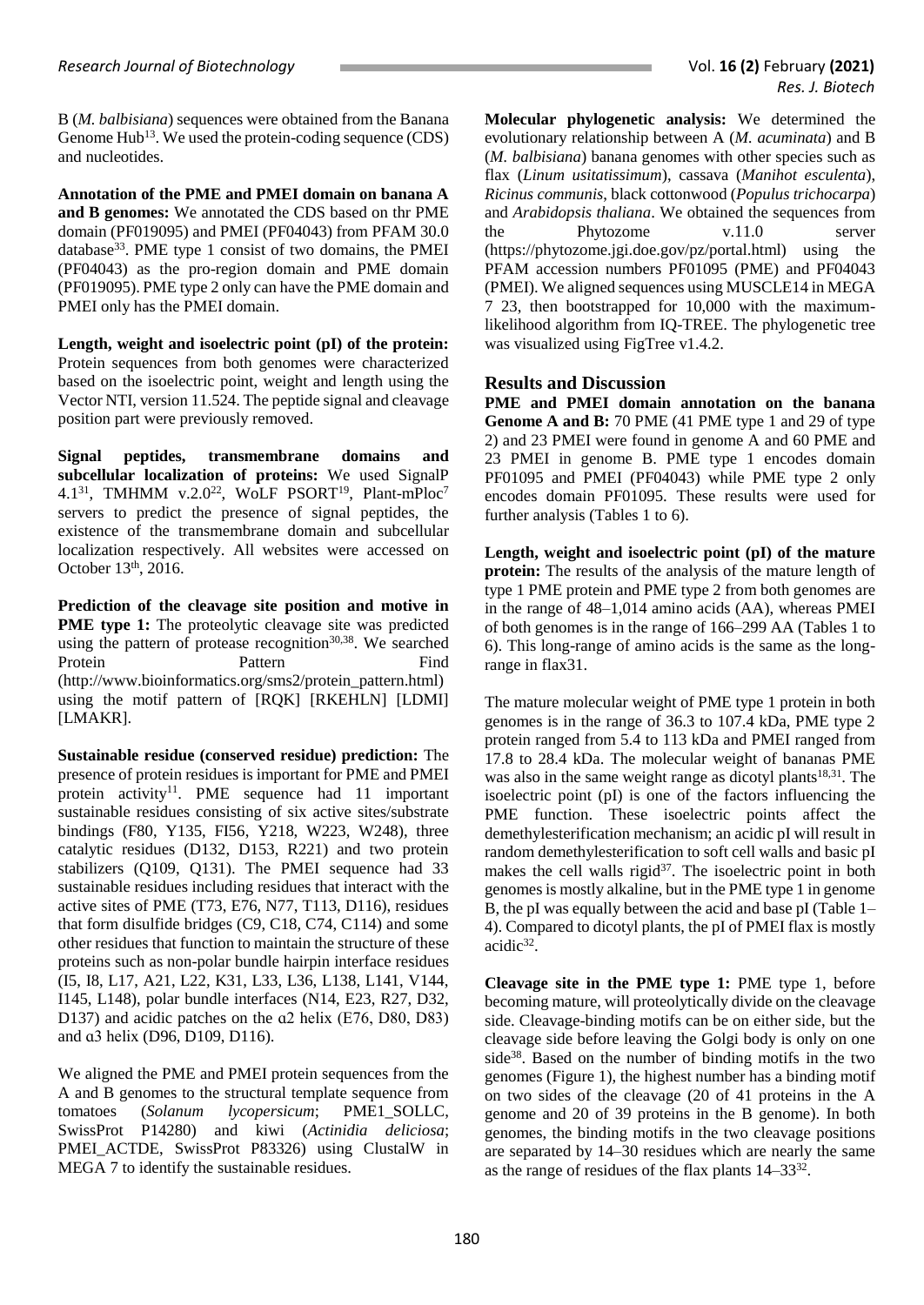|                |                   |     | <b>Protein</b>         |           | <b>Binding Motif</b> |                          |                 |                          |                          |                                 | <b>Conserved</b> |                |                  |                         |
|----------------|-------------------|-----|------------------------|-----------|----------------------|--------------------------|-----------------|--------------------------|--------------------------|---------------------------------|------------------|----------------|------------------|-------------------------|
| S.N.           | <b>PME</b>        |     | <b>Characteristics</b> |           |                      |                          |                 |                          |                          | <b>Subcellular Localisation</b> |                  |                | <b>Residues</b>  |                         |
|                | <b>Annotation</b> | AA  | Kda                    | pI        | BM1                  | BM <sub>2</sub>          | <b>Position</b> | SP                       | TM                       | <b>WolF PSORT</b>               | Plant-<br>mPloc  | <b>AS</b>      | <b>ST</b>        | CR                      |
| 1              | MaPME3            | 556 | 61.4                   | 6.17      | <b>RKLL</b>          | <b>RRLL</b>              | 213-229         | $\mathbf{r}$             | $\! + \!$                | v, ch, n, m, ex, pe             | $\mathrm{cw}$    | 5              | $\overline{2}$   | $\mathfrak{Z}$          |
| $\overline{2}$ | MaPME6            | 596 | 65.5                   | 8.8       | <b>RKLL</b>          | <b>RRLL</b>              | 253-273         | $\mathbb{L}$             | $+$                      | n, ch, cy, pl, v, er,<br>pe     | cw               | 6              | $\overline{2}$   | $\overline{3}$          |
| 3              | MaPME7            | 506 | 54.2                   | 5.15      | <b>RRLL</b>          | <b>RRLL</b>              | 169-183         | $+$                      | $^{+}$                   | ch, ch_m, m                     | $\mathrm{cw}$    | 6              | $\overline{2}$   | $\mathfrak{Z}$          |
| $\overline{4}$ | MaPME8            | 548 | 58.8                   | 5.28      |                      | <b>RRLL</b>              | 225             | $\boldsymbol{+}$         | $\blacksquare$           | ex, ch, m, v, er                | $\mathrm{cw}$    | 5              | $\overline{2}$   | $\mathfrak{Z}$          |
| 5              | MaPME9            | 550 | 59.7                   | 8.06      | <b>RNLL</b>          | $\bar{\phantom{a}}$      | 221             | $\boldsymbol{+}$         | $\boldsymbol{+}$         | ch                              | $\mathrm{cw}$    | 5              | $\overline{2}$   | $\overline{3}$          |
| 6              | MaPME10           | 578 | 62.9                   | 6.15      | $\blacksquare$       | <b>RKLL</b>              | 239             | $\blacksquare$           | $^{+}$                   | cy, pl, er, n, ch, v            | cw               | 5              | 2                | $\boldsymbol{2}$        |
| 7              | MaPME13           | 527 | 58.5                   | 9.23      | <b>RRLL</b>          |                          | 206             |                          | $\blacksquare$           | v, ch, g, n                     | cw               | $\overline{4}$ | $\overline{2}$   | $\sqrt{2}$              |
| $\,8$          | MaPME15           | 543 | 59                     | 9.1       | <b>RRLM</b>          | <b>RKLL</b>              | $205 - 227$     |                          | $+$                      | ch, v, m, ex                    | $\mathrm{cw}$    | 6              | $\overline{2}$   | $\mathfrak{Z}$          |
| 9              | MaPME17           | 553 | 59.3                   | 7.73      | $\blacksquare$       | <b>RKLL</b>              | 231             | $\blacksquare$           | $^{+}$                   | ch, m, pl                       | cw               | 6              | $\overline{2}$   | $\mathfrak{Z}$          |
| 10             | MaPME18           | 558 | 59.6                   | 6.41      | $\blacksquare$       | $\blacksquare$           | $\blacksquare$  | $\boldsymbol{+}$         | $\blacksquare$           | ch                              | cw               | 5              | $\overline{2}$   | $\overline{3}$          |
| 11             | MaPME20           | 525 | 58.7                   | 9.84      | <b>RRLL</b>          | $\blacksquare$           | 204             | $^{+}$                   | $+$                      | ex, ch, v, n, cy, m,<br>pl      | $\mathrm{cw}$    | $\overline{4}$ | $\overline{c}$   | 3                       |
| 12             | MaPME21           | 559 | 61.9                   | 6.79      | <b>RKLL</b>          | <b>RRLL</b>              | 213-229         | $^{+}$                   | $^{+}$                   | ex, n, er, g, ch, m,<br>pl      | $\mathrm{cw}$    | 5              | 2                | 3                       |
| 13             | MaPME23           | 352 | 38                     | 9.7       | <b>RELL</b>          | <b>RRLL</b>              | 220-242         | $^{+}$                   | $\boldsymbol{+}$         | ch, cy                          | $\mathrm{cw}$    | $\mathbf 1$    | $\theta$         | $\mathbf{0}$            |
| 14             | MaPME25           | 533 | 57                     | 8.59      | <b>RRLM</b>          | <b>RKLL</b>              | 197-211         | $\boldsymbol{+}$         | $\blacksquare$           | ch                              | $\mathrm{cw}$    | 5              | $\overline{2}$   | $\overline{3}$          |
| 15             | MaPME26           | 639 | 70.9                   | 9.4       | <b>RRLL</b>          | <b>RRML</b>              | 285-315         | $\blacksquare$           | $+$                      | n, er, cy, v, ch, m             | $\mathrm{cw}$    | 6              | $\overline{2}$   | $\overline{3}$          |
| 16             | MaPME32           | 560 | 59.6                   | 5.67      |                      |                          |                 | $\boldsymbol{+}$         | $\boldsymbol{+}$         | ch, m, pl                       | $\mathrm{cw}$    | 5              | $\overline{2}$   | $\overline{\mathbf{3}}$ |
| 17             | MaPME33           | 567 | 62                     | 8.63      | <b>RRLL</b>          | <b>RKLL</b>              | 215-236         | $\! + \!$                | $\boldsymbol{+}$         | v, ex, ch, g, pl                | cw               | 6              | $\overline{2}$   | $\overline{\mathbf{3}}$ |
| 18             | MaPME34           | 568 | 61.5                   | 8.67      |                      | <b>RRLR</b>              | 190             | $\bar{\phantom{a}}$      | $^{+}$                   | m, ch, cy_m, cy, pl             | cw               | 6              | $\overline{2}$   | $\overline{\mathbf{3}}$ |
| 19             | MaPME35           | 522 | 56.3                   | 8.7       | <b>RRLL</b>          | <b>RKLL</b>              | 183-199         | $\boldsymbol{+}$         | $\blacksquare$           | ex, ch, er, pe                  | $\mathrm{cw}$    | 6              | $\overline{2}$   | $\overline{3}$          |
| 20             | MaPME36           | 522 | 57.9                   | 8.37      | <b>RRLL</b>          |                          | 182             | $\! + \!$                | $\blacksquare$           | v, ch, ex, er, g                | $\mathrm{cw}$    | 5              | $\overline{2}$   | $\overline{3}$          |
| 21             | MaPME37           | 549 | 59.2                   | 7.1       | <b>RRLM</b>          | <b>RRLL</b>              | 213-227         | $\boldsymbol{+}$         | $\blacksquare$           | ch                              | $\mathrm{cw}$    | 5              | $\overline{2}$   | $\overline{3}$          |
| 22             | MaPME39           |     |                        |           |                      |                          |                 |                          |                          | ch, v, er, pe, n, cy,           |                  |                |                  |                         |
| 23             | MaPME44           | 578 | 63.6                   | 6.32      | <b>KHLM</b>          | $\blacksquare$           | 312             | $\blacksquare$           | $\overline{\phantom{a}}$ | pl                              | $\mathrm{cw}$    | 6              | $\overline{c}$   | 3                       |
|                |                   | 540 | 60.4                   | 8.34      | <b>RKMR</b>          |                          | 194             | $\boldsymbol{+}$         | $\overline{\phantom{a}}$ | er, er_pl, n, pl, ch,<br>cy, m  | $\mathrm{cw}$    | 6              | $\overline{c}$   | $\mathfrak{Z}$          |
| 24             | MaPME45           | 564 | 60                     | 8.84      | <b>RKLL</b>          | <b>RRLL</b>              | $227 - 243$     | $\bar{\phantom{a}}$      | $+$                      | er, er_pl, n, m, ch             | $\mathrm{cw}$    | 5              | $\overline{2}$   | $\mathfrak{Z}$          |
| 25             | MaPME46           | 549 | 58.8                   | 8.62      | <b>RELA</b>          | $\equiv$                 | 105             | $\boldsymbol{+}$         | $\! + \!$                | ch, m                           | $\mathrm{cw}$    | $\sqrt{5}$     | $\overline{2}$   | $\overline{3}$          |
| 26             | MaPME47           | 550 | 58.9                   | 8.62      | <b>RELA</b>          | $\overline{a}$           | 105             | $\boldsymbol{+}$         | $\boldsymbol{+}$         | ch, m                           | $\mathrm{cw}$    | 5              | $\overline{2}$   | $\mathfrak{Z}$          |
| 27             | MaPME48           | 489 |                        | 52.8 7.11 | <b>RRLL</b>          | <b>RKLL</b>              | $223 - 249$     | $\blacksquare$           | $\overline{\phantom{a}}$ | ch, n, cy, m, pl, er,<br>ct     | cw               | $\mathbf{2}$   | $\boldsymbol{0}$ | $\mathbf{1}$            |
| 28             | MaPME49           | 592 | 64.9                   | 5.74      | <b>RRLL</b>          | <b>RRLL</b>              | $241 - 267$     | $\blacksquare$           | $\boldsymbol{+}$         | $er, er\_pl, n, v, cy,$<br>pl   | $\mathrm{cw}$    | 5              | 2                | 3                       |
| 29             | MaPME55           | 529 | 57                     | 5.3       |                      | <b>RRLL</b>              | 205             | $\blacksquare$           |                          | ch                              | $\mathrm{cw}$    | 5              | $\overline{2}$   | $\overline{3}$          |
| 30             | MaPME56           | 594 | 65.1                   | 8.57      | <b>RRLL</b>          | $\overline{\phantom{a}}$ | 245             | $\blacksquare$           | $+$                      | n, cy, cy_pe, v, er             | $\mathrm{cw}$    | 6              | $\overline{2}$   | $\overline{3}$          |
| 31             | MaPME57           | 632 | 68.1                   | 9.1       | <b>RKLL</b>          | <b>RRLL</b>              | 294-310         | $\blacksquare$           | $\boldsymbol{+}$         | ch, n, cy, er, m, v             | $\mathrm{cw}$    | 5              | $\mathfrak{2}$   | $\overline{3}$          |
| 32             | MaPME58           | 557 | 61                     | 8.57      | <b>RRLL</b>          | <b>RKLL</b>              | 216-234         | $\boldsymbol{+}$         | $\boldsymbol{+}$         | v, g, ex, ch, cy, pl            | $\mathrm{cw}$    | 6              | $\mathfrak{2}$   | $\overline{3}$          |
| 33             | MaPME59           | 594 | 64.8                   | 7.32      | <b>RRLL</b>          | <b>RRIL</b>              | 244-270         | $\overline{\phantom{a}}$ | $\! + \!$                | n, cy, cy_pe, v, er             | $\mathrm{cw}$    | 6              | $\overline{2}$   | $\mathfrak{Z}$          |
| 34             | MaPME60           | 557 | 59.6                   | 5.72      |                      | $\blacksquare$           |                 |                          |                          | ch, n, m                        | $\mathrm{cw}$    | 5              | $\overline{2}$   | $\mathfrak{Z}$          |
| 35             | MaPME61           | 591 | 64.9                   | 8.99      | <b>RKLL</b>          | <b>RRLL</b>              | $247 - 268$     | $\overline{\phantom{a}}$ | $+$                      | ch, pl, n, cy, v                | $\mathrm{cw}$    | 6              | $\overline{2}$   | $\mathfrak{Z}$          |
| 36             | MaPME63           | 568 | 62.9                   | 8.01      | $\blacksquare$       | <b>RRLL</b>              | 243             | $\boldsymbol{+}$         |                          | ch, er, n, m, ex                | $\mathrm{cw}$    | 6              | $\overline{2}$   | $\overline{3}$          |
| 37             | MaPME64           | 566 | 62.1                   | 7.04      | $\equiv$             | <b>RRLL</b>              | 244             | $\mathbb{L}$             | $\boldsymbol{+}$         | ch, m                           | $\mathrm{cw}$    | 6              | 2                | $\overline{3}$          |
| 38             | MaPME66           | 567 | 61.5                   | 8.85      | $\blacksquare$       | <b>RKLL</b>              | 245             | $\blacksquare$           | $\! + \!$                | ch, m                           | $\mathrm{cw}$    | 6              | $\overline{2}$   | $\overline{3}$          |
| 39             | MaPME68           | 573 | 62.1                   | 6.77      | <b>RRLL</b>          | $\overline{\phantom{a}}$ | 248             | $\boldsymbol{+}$         | $\boldsymbol{+}$         | ch, ex, n, cy, pl, v            | $\mathrm{cw}$    | 6              | $\overline{2}$   | $\mathfrak{Z}$          |
| 40             | MaPME69           | 559 | 61.9                   | 6.79      | <b>RKLL</b>          | <b>RRLL</b>              | 213-229         | $\blacksquare$           | $\boldsymbol{+}$         | v, ch, g, n, m                  | $\mathrm{cw}$    | 5              | $\overline{2}$   | $\overline{3}$          |
| 41             | MaPME70           | 576 | 62.5                   | 8.49      | <b>RRLL</b>          | <b>RKLL</b>              | $233 - 255$     | $\blacksquare$           | $\boldsymbol{+}$         | ch, n, cy, pl                   | $\mathrm{cw}$    | 6              | $\overline{2}$   | $\overline{3}$          |

**Table 1 PME type 1 Characteristics from A Genome**

SP: Signal Peptides; TM: Transmembrane Domain. Subcellular Localisation: ch: chloroplast; cw: cell wall; cy: cytosol; er: endoplasm reticulum; ex: extracellular/cell wall; g: golgi; m: mitochondria; n: nucleus; pl: plasma membrane; v: vacuola; pe: peroxisome; ct: cytoskeleton. (AS): Active Sites (max. 6); (ST): Stabilizer Residues (max. 2). CR: Catalytic Residues (max. 6)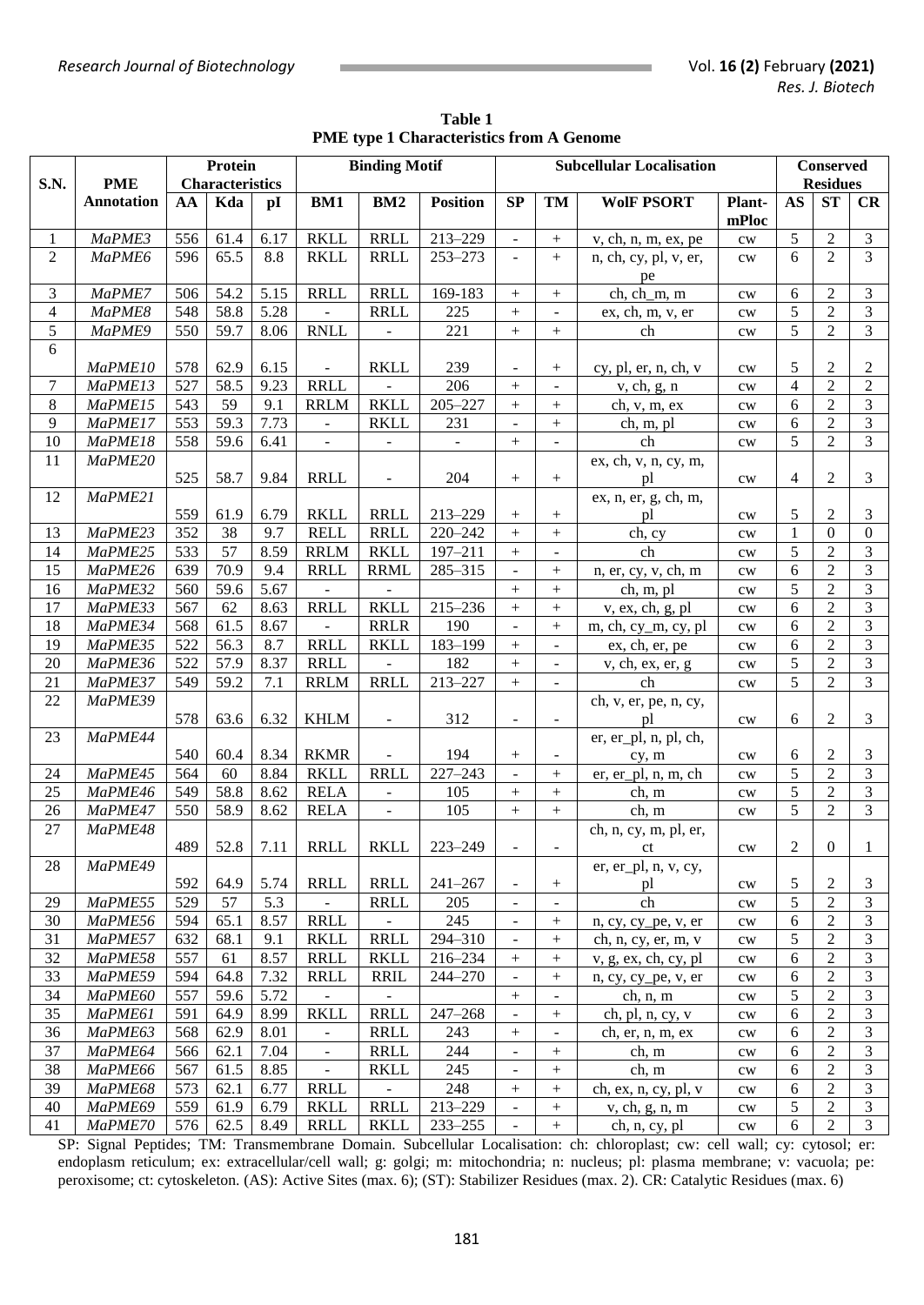

**Figure 1: Binding Motif in Banana Genomes (A: A Genome, B: B Genome)**

|                |               | <b>Protein Characteristics</b> |      |      |                  | <b>Subcellular Localisation</b> | <b>Residu Lestari</b>   |                 |                          |                |                         |
|----------------|---------------|--------------------------------|------|------|------------------|---------------------------------|-------------------------|-----------------|--------------------------|----------------|-------------------------|
| S.N.           | <b>PME</b>    | AA                             | Kda  | pI   | SP               | <b>TM</b>                       | <b>WolF PSORT</b>       | Plant-<br>mPloc | <b>AS</b>                | ST             | CR                      |
| 1              | <b>MaPME1</b> | 379                            | 41.6 | 9.13 | $\, +$           | $\overline{\phantom{m}}$        | ch, v, n, cy_n, m, ex   | cw              | 6                        | $\sqrt{2}$     | 3                       |
| $\overline{c}$ | MaPME2        | 331                            | 36.8 | 6.59 | $\boldsymbol{+}$ | $+$                             | ch, $v, g, n$           | $\mathrm{cw}$   | $\overline{4}$           | $\mathbf{1}$   | 3                       |
| 3              | MaPME4        | 447                            | 49.7 | 8.05 | $^{+}$           | $+$                             | v, ch, n, m             | $\mathrm{cw}$   | $\overline{4}$           | $\sqrt{2}$     | $\overline{3}$          |
| 4              | MaPME5        | 339                            | 37.7 | 8.51 | $\boldsymbol{+}$ | $+$                             | v, ch, ex, er, n, cy, m | cw              | 3                        | 1              | $\overline{2}$          |
| 5              | MaPME11       | 351                            | 38   | 8.58 |                  |                                 | cy, ch, n               | $\mathrm{cw}$   | 3                        | $\overline{2}$ | $\overline{c}$          |
| 6              | MaPME12       | 230                            | 24.1 | 5.23 | $\blacksquare$   | $\overline{\phantom{a}}$        | n, m                    | cw              | $\mathbf 1$              | $\overline{2}$ | $\mathbf{1}$            |
| 7              | MaPME14       | 344                            | 38.3 | 8.05 | $\boldsymbol{+}$ | $\overline{\phantom{a}}$        | er, ch, ex, pl, cy      | cw              | 3                        | $\sqrt{2}$     | 3                       |
| 8              | MaPME16       | 347                            | 38.7 | 8.08 |                  |                                 | ex, cy, ch              | cw              | 3                        | $\overline{2}$ | $\overline{3}$          |
| 9              | MaPME19       | 274                            | 31.2 | 7.76 | $\ddot{}$        | $+$                             | ch, ex, n, cy           | cw              | $\overline{4}$           | $\overline{2}$ | 3                       |
| 10             | MaPME22       | 161                            | 17.7 | 6.91 | $\blacksquare$   | $\overline{\phantom{a}}$        | ch, n                   | cw              | 1                        | $\overline{2}$ | 1                       |
| 11             | MaPME24       | 394                            | 43.2 | 9.49 | $\frac{1}{2}$    | $\blacksquare$                  | $cy, ch, cy_n, m, n$    | $\mathrm{cw}$   | $\overline{c}$           | $\overline{2}$ | 3                       |
| 12             | MaPME27       | 404                            | 43.7 | 5.83 | $^{+}$           | $+$                             | v, ch, ex, g, pl        | cw              | 3                        | $\overline{2}$ | 3                       |
| 13             | MaPME28       | 377                            | 41.5 | 9.01 | $\! +$           | $\overline{\phantom{a}}$        | ch, v                   | cw              | 6                        | $\overline{2}$ | $\overline{3}$          |
| 14             | MaPME29       | 342                            | 37.6 | 9.22 |                  | $\overline{\phantom{0}}$        | ch, v, cy               | cw              | 6                        | $\overline{2}$ | $\overline{3}$          |
| 15             | MaPME30       | 404                            | 44.6 | 8.91 | $\ddot{}$        |                                 | ch, v                   | cw              | 6                        | $\sqrt{2}$     | 3                       |
| 16             | MaPME31       | 373                            | 40.4 | 6    | $\blacksquare$   | $+$                             | cy, er, er_pl, n, m     | $\mathrm{cw}$   | 2                        | 1              | $\overline{3}$          |
| 17             | MaPME38       | 343                            | 38.2 | 5.92 | $\frac{1}{2}$    | $\overline{a}$                  | $cy, cy_n, ch, n, m$    | cw              | 5                        | $\overline{2}$ | $\overline{3}$          |
| 18             | MaPME40       | 326                            | 36.1 | 5.18 | $\boldsymbol{+}$ | $\overline{\phantom{a}}$        | ch, ex                  | cw              | $\overline{\mathcal{L}}$ | 1              | 3                       |
| 19             | MaPME41       | 197                            | 21.8 | 7.01 | $\boldsymbol{+}$ | $\overline{\phantom{a}}$        | ch, n, cy               | $\mathrm{cw}$   | 1                        | 1              | $\overline{2}$          |
| 20             | MaPME42       | 313                            | 34.9 | 9.29 | $+$              |                                 | ch, ex                  | cw              | $\overline{4}$           | 1              | $\overline{\mathbf{3}}$ |
| 21             | MaPME43       | 331                            | 36.8 | 7.71 | $\boldsymbol{+}$ | $+$                             | ch, $v$ , $g$ , $n$     | cw              | $\overline{4}$           | $\mathbf{1}$   | 3                       |
| 22             | MaPME50       | 348                            | 37.9 | 5.92 | $\pm$            | $\overline{\phantom{a}}$        | ch, v, ex, er           | $\mathrm{cw}$   | $\overline{4}$           | $\sqrt{2}$     | $\overline{\mathbf{3}}$ |
| 23             | MaPME51       | 389                            | 43.1 | 9.29 | $\pm$            |                                 | ch, cy                  | cw              | 6                        | $\overline{2}$ | 3                       |
| 24             | MaPME52       | 350                            | 38.6 | 9.04 | $+$              | $\frac{1}{2}$                   | ch                      | cw              | 6                        | $\overline{2}$ | 3                       |
| 25             | MaPME53       | 388                            | 43   | 9.2  | $\boldsymbol{+}$ | $\overline{\phantom{a}}$        | ch, cy                  | $\mathrm{cw}$   | 6                        | $\overline{2}$ | $\overline{\mathbf{3}}$ |
| 26             | MaPME54       | 48                             | 5.4  | 4.63 | $\overline{a}$   |                                 | cy, n, ch               | cw              | $\mathbf{1}$             | $\overline{2}$ | 1                       |
| 27             | MaPME62       | 194                            | 21.2 | 8.4  | $\boldsymbol{+}$ | $+$                             | ch, v, ex, er           | cw              | $\mathbf{0}$             | $\overline{2}$ | $\mathbf{1}$            |
| 28             | MaPME65       | 317                            | 35.6 | 7.22 |                  |                                 | cy, n, ch               | $\mathrm{cw}$   | 6                        | $\overline{2}$ | 3                       |
| 29             | MaPME67       | 335                            | 37.6 | 8.84 | $+$              | $+$                             | v, er, ch, g, n         | cw              | $\overline{4}$           | $\overline{2}$ | $\overline{3}$          |

| Table 2                                         |
|-------------------------------------------------|
| <b>PME</b> type 2 Characteristics from A Genome |

SP: Signal Peptides; TM: Transmembrane Domain. Subcellular Localisation: ch: chloroplast; cw: cell wall; cy: cytosol; er: endoplasm reticulum; ex: extracellular/cell wall; g: golgi; m: mitochondria; n: nucleus; pl: plasma membrane; v: vacuola; pe: peroxisome; ct: cytoskeleton. (AS): Active Sites (max. 6); (ST): Stabilizer Residues (max. 2). CR: Catalytic Residues (max. 6).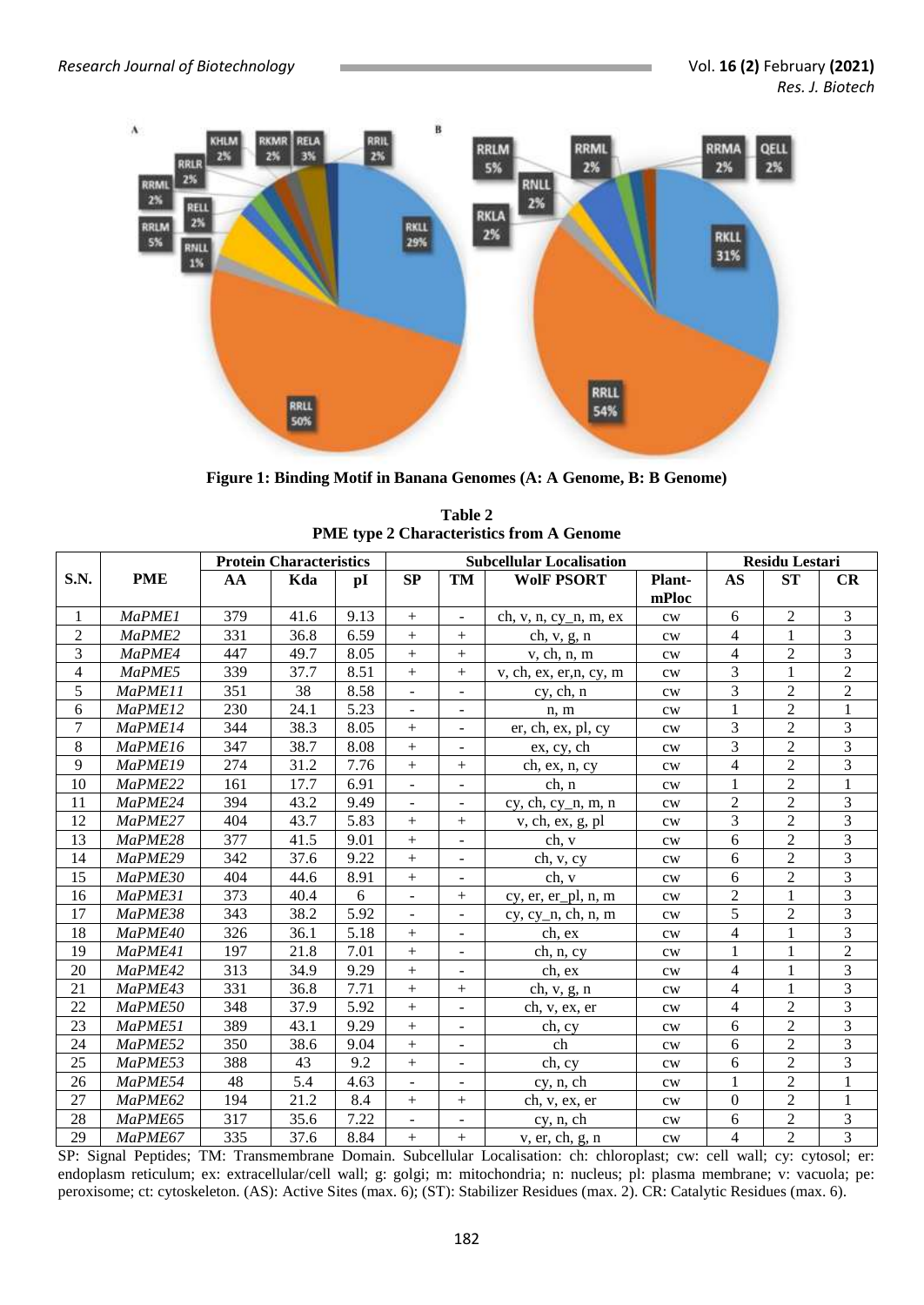The most common motifs in both genomes are RRLL and RKLL. The common motifs of the two genomes are RRLM, RRML and RNLL. Different motifs between the two genomes including those in the A genome are motifs of RELL, RRLR and KHLM, while in the genome B there are RKLA, RRMA and QELL (Table 1 and table 4).

The monocotyledons binder motif is similar to the dicotyledonous motifs such as RKLL, RRLL, RRML and RELL. Additionally, there are motifs in dicotyledonous plants but not in monocotyledons such as RRVL, RKVA, RRLW, RKLR, RRKL, RKLK, RKVL, GRLL, REYL and RRFL32.

**Subcellular localization:** Signal peptides and transmembrane domains function as a signpost of proteins to the cell wall and prevent premature proteins from PME and PMEI before reaching the cell wall. Subcellular localization of PME is certainly in the cell wall and PMEI is generally in the plasma membrane<sup>38</sup>. In A genome, there are 21 PME and 9 PMEI that have signal peptides and transmembrane domains, while in the B genome, there are 17 PME and 8 PMEI. According to the mPLoc result, PMEs in both genomes are located on the cell wall, while PMEI is located on the cell membrane. We define the number of PME and PMEI based on the parameters of the signal peptides, transmembrane domains and predictions of the location of PME on cell walls and PMEI on plasma membranes using two WolF PSORT and mPLoc (Figure 2).

In the A genome, 12 PME were identified which only have signal peptides and are located on the cell wall according to mPLoc, while 7 PMEIs have signal peptides and are located in the plasma membrane according to PSORT and mPLoc. Similarly, in the B genome, 16 PME were observed using the signal peptides and the transmembrane domains were also located in the cell wall.

**Molecular phylogenetic analysis:** The monocot and dicotyledonous species were separated and defined as six monophyletic groups (Figure 3). A group consists of the PME type 1 domain, which has a cleavage site and signal peptide but does not have a transmembrane domain.

| S.N.           | Protein<br><b>PMEI</b><br><b>Characteristics</b> |     |      |       |           |        | <b>Subcellular Localisation</b> | <b>Conserved Residues</b> |                |          |                          |                |                |                |  |
|----------------|--------------------------------------------------|-----|------|-------|-----------|--------|---------------------------------|---------------------------|----------------|----------|--------------------------|----------------|----------------|----------------|--|
|                |                                                  | AA  | Kda  | pI    | <b>SP</b> | TM     | WolF<br><b>PSORT</b>            | Plant-<br>mPloc           | $\ast$         | ş        | $\Box$                   | £2             | £3             | ¥              |  |
|                | MaPMEI1                                          | 199 | 21.2 | 8.66  | $+$       |        | ch, cy, m                       | cm                        | 8              | 1        | 4                        | $\overline{c}$ | 1              | $\overline{4}$ |  |
| $\overline{2}$ | MaPMEI2                                          | 214 | 23   | 8.81  | $+$       | $+$    | ch, n, ex                       | cm                        | 6              | $\Omega$ | 4                        | 3              | $\mathfrak{D}$ | 4              |  |
| 3              | MaPMEI3                                          | 200 | 21.5 | 5.82  | $+$       |        | ex, v                           | cm                        | 6              | $\theta$ | 4                        | 3              |                | 4              |  |
| 4              | MaPMEI4                                          | 194 | 21   | 8.82  | $+$       | $+$    | ch, m                           | cm                        | $\overline{7}$ |          | 4                        | 3              |                | 4              |  |
| 5              | MaPMEI5                                          | 181 | 18.7 | 8.42  | $^{+}$    |        | ch                              | cm                        | 10             | $\theta$ | $\overline{2}$           | $\overline{2}$ |                | 4              |  |
| 6              | MaPMEI6                                          | 178 | 18.1 | 4.66  | $+$       | $+$    | ex. v                           | cm                        | 9              | $\Omega$ | 3                        | $\Omega$       | $\mathbf{1}$   | $\overline{4}$ |  |
| 7              | MaPMEI7                                          | 196 | 21.1 | 9.89  | $+$       |        | ch, ex, v                       | cm                        | $\tau$         |          | 4                        | 3              |                | 4              |  |
| 8              | MaPMEI8                                          | 205 | 21.4 | 6.14  | $+$       | $^{+}$ | ch, ex                          | cm                        | 8              |          | 3                        | $\overline{2}$ |                | 4              |  |
| 9              | MaPMEI9                                          | 217 | 23.7 | 8.85  | $^{+}$    | $+$    | ch, v                           | cm                        | 6              | $\theta$ | 4                        | $\overline{2}$ |                | 4              |  |
| 10             | MaPMEI10                                         | 194 | 21.1 | 10.39 | $^{+}$    | $^{+}$ | ch, v, ex                       | cm                        | $\overline{7}$ | $\theta$ | 3                        | $\overline{2}$ |                | $\overline{4}$ |  |
| 11             | MaPMEI11                                         | 209 | 22   | 6.46  | $+$       |        | ch, m                           | cm                        | $\tau$         | $\Omega$ | 4                        | 3              | 1              | 4              |  |
| 12             | MaPMEI12                                         | 299 | 31.2 | 5.59  | $^{+}$    |        | ch                              | cm                        | 10             |          | 3                        | 3              | $\overline{c}$ | 4              |  |
| 13             | MaPMEI13                                         | 206 | 22.1 | 8.67  | $+$       |        | ex, ch, cy                      | cm                        | 6              | $\Omega$ | 4                        | 3              | $\overline{2}$ | 4              |  |
| 14             | MaPMEI14                                         | 277 | 28.4 | 5.24  | $+$       |        | ch. cv                          | cm                        | 9              | $\theta$ | 4                        | 3              | $\overline{2}$ | 4              |  |
| 15             | MaPMEI15                                         | 194 | 21   | 10.34 | $+$       | $+$    | ch, cy, m                       | cm                        | 8              | $\Omega$ | 4                        | 3              | 1              | 4              |  |
| 16             | MaPME116                                         | 224 | 23.8 | 5.92  |           | $^{+}$ | ch, m, er, n, pl                | cm                        | 10             |          | 3                        | $\overline{2}$ | 2              | 4              |  |
| 17             | MaPMEI17                                         | 183 | 19.2 | 9.49  | $+$       |        | ch                              | cm                        | 6              | $\Omega$ | $\theta$                 |                | $\theta$       | 4              |  |
| 18             | MaPMEI18                                         | 198 | 21.2 | 8.65  | $^{+}$    | $^{+}$ | ex, xh                          | cm                        | $\overline{7}$ | $\theta$ | $\overline{\mathcal{L}}$ | 3              |                | 4              |  |
| 19             | MaPMEI19                                         | 185 | 19   | 7.07  | $+$       |        | ex, v, ch, er                   | cm                        | 9              | $\Omega$ | 4                        | $\mathfrak{D}$ | 1              | 4              |  |
| 20             | MaPMEI20                                         | 187 | 19.6 | 6.35  | $^{+}$    |        | ex, ch, n                       | cm                        | 11             |          | $\overline{2}$           | $\overline{2}$ | $\overline{c}$ | 4              |  |
| 21             | MaPMEI21                                         | 201 | 21.5 | 7.76  | $+$       | $+$    | ex, xh, m                       | cm                        | 6              | $\Omega$ | 3                        | 3              | $\overline{2}$ | 4              |  |
| 22             | MaPMEI22                                         | 194 | 21   | 11.27 | $+$       |        | ch, ex, xy, m                   | cm                        | $\overline{7}$ |          | 4                        | 3              |                | $\overline{4}$ |  |
| 23             | MaPMEI23                                         | 198 | 21   | 7.78  | $+$       |        | ex, v, cy                       | cm                        | 7              |          | 3                        | $\overline{c}$ |                | 4              |  |

**Table 3 PMEI Characteristics from A genome**

SP: Signal Peptides; TM: Transmembrane Domain. Subcellular Localisation: ch: chloroplast; cw: cell wall; cy: cytosol; er: endoplasm reticulum; ex: extracellular/cell wall; g: golgi; m: mitochondria; n: nucleus; pl: plasma membrane; v: vacuola; pe: peroxisome; ct: cytoskeleton. Conserved residues as follows: (\*) non polar bundle-hairpin interface (max. 12); (§) polar bundlehairpin interface (max. 6); ( $\Box$ ) polar residues interact with PME aromatic residues (max. 5); (£2) acidic patch on  $\alpha$ 2 helix (max. 3); (£3) acidic patch on α3 helix (max. 3); (¥) cysteine for disulfide bridge (max. 4).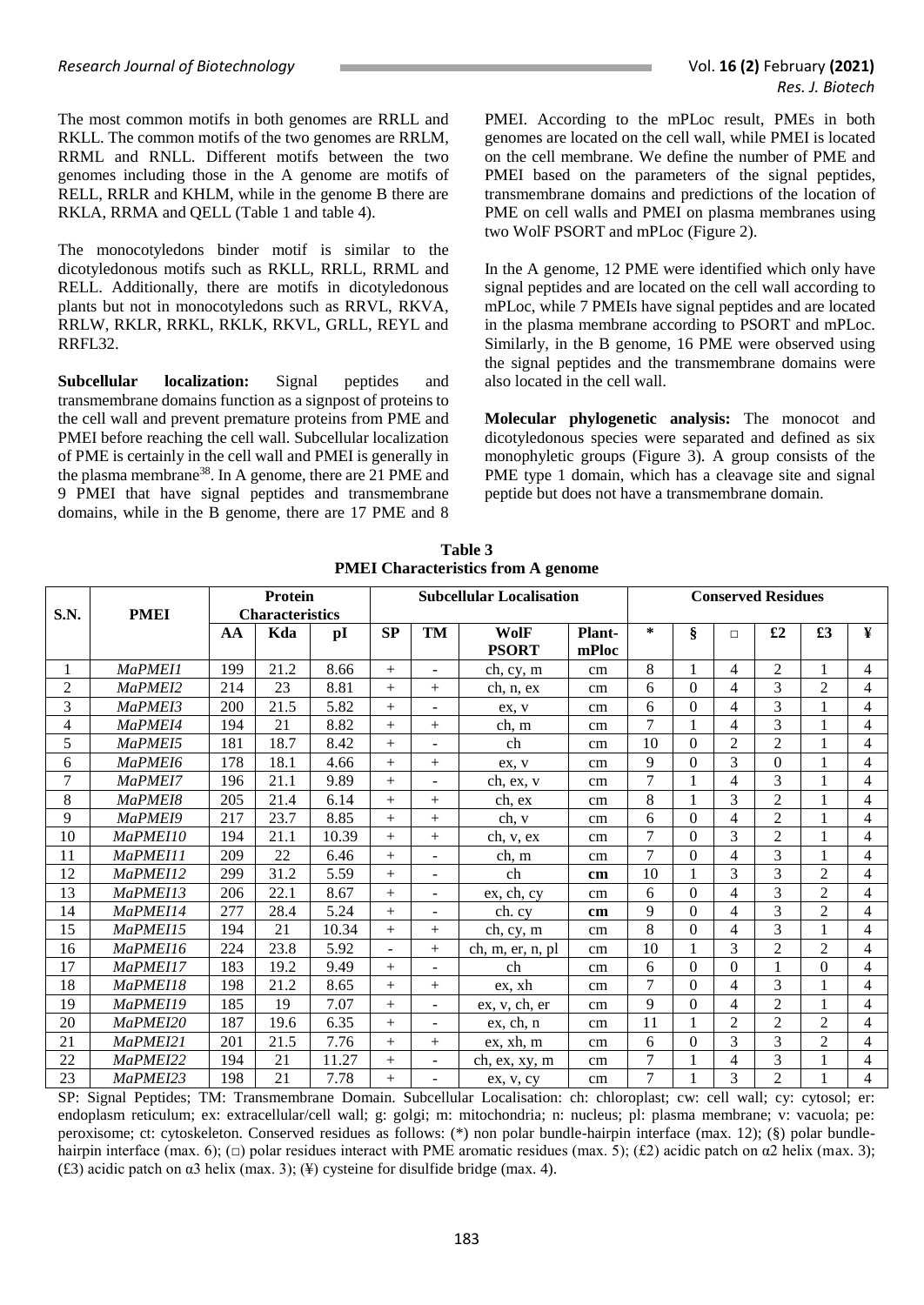| Table 4                                         |
|-------------------------------------------------|
| <b>PME</b> type 1 Characteristics from B Genome |

|              |            | Protein |                        |      |             | <b>Binding Motif</b> |                 |                          |                          | <b>Subcellular Localisation</b> |               |           | <b>Conserved</b><br><b>Residues</b><br><b>ST</b> |                |  |  |
|--------------|------------|---------|------------------------|------|-------------|----------------------|-----------------|--------------------------|--------------------------|---------------------------------|---------------|-----------|--------------------------------------------------|----------------|--|--|
| S.           | <b>PME</b> |         | <b>Characteristics</b> |      |             |                      |                 |                          |                          |                                 |               |           |                                                  |                |  |  |
| N.           |            | AA      | Kda                    | pI   | BM1         | BM2                  | <b>Position</b> | SP                       | TM                       | <b>WolF PSORT</b>               | Plant-        | <b>AS</b> |                                                  | CR             |  |  |
|              |            |         |                        |      |             |                      |                 |                          |                          |                                 | mPloc         |           |                                                  |                |  |  |
| $\mathbf{1}$ | MbPME4     |         |                        |      |             |                      |                 |                          |                          |                                 |               |           |                                                  |                |  |  |
|              |            | 556     | 61.3                   | 6.61 | <b>RKLL</b> | <b>RRLL</b>          | 213-229         | $\overline{\phantom{a}}$ | $+$                      | v, ch, g, n, m                  | $\mathrm{cw}$ | 5         | $\overline{2}$                                   | 3              |  |  |
| 2            | MbPME7     |         |                        |      |             |                      |                 |                          |                          | ch, er, n, ct_m,                |               |           |                                                  |                |  |  |
|              |            | 635     | 69.6                   | 8.74 | <b>RKLL</b> | <b>RRLL</b>          | 317-337         |                          |                          | cy                              | $\mathrm{cw}$ | 5         | 2                                                | 3              |  |  |
| 3            | MbPME8     | 506     | 54.3                   | 4.95 | <b>RRLL</b> | <b>RRLL</b>          | $169 - 183$     | $^{+}$                   | $\overline{\phantom{a}}$ | ch, m, n                        | $\mathrm{cw}$ | 6         | $\overline{c}$                                   | $\mathfrak{Z}$ |  |  |
| 4            | MbPME9     | 548     | 58.8                   | 5.05 | <b>RKLA</b> |                      | 139             | $\boldsymbol{+}$         | $\blacksquare$           | ex, ch, m, er, g                | $\mathrm{cw}$ | 5         | $\overline{2}$                                   | $\mathfrak{Z}$ |  |  |
| 5            | MbPME10    | 550     | 59.6                   | 6.45 | <b>RNLL</b> |                      | 221             | $\ddot{}$                |                          | ch                              | $\mathrm{cw}$ | 5         | $\overline{c}$                                   | $\mathfrak{Z}$ |  |  |
| 6            | MbPME11    | 579     | 63.1                   | 5.87 |             | <b>RKLL</b>          | 242             |                          | $\! + \!$                | cy, pl, er, v                   | $\mathrm{cw}$ | 5         | $\overline{c}$                                   | $\sqrt{2}$     |  |  |
| $\tau$       | MbPME13    | 780     | 84.7                   | 8.34 | <b>RRLM</b> | <b>RKLL</b>          | $205 - 236$     | $^{+}$                   | $\ddot{}$                | pl, g, v                        | ch            | 6         | $\overline{2}$                                   | 3              |  |  |
| $8\,$        | MbPME15    | 553     | 59.6                   | 7.72 |             | <b>RKLL</b>          | 231             |                          | $^{+}$                   | ch, n                           | $\mathrm{cw}$ | 6         | $\overline{2}$                                   | $\mathfrak{Z}$ |  |  |
| 9            | MbPME16    | 558     | 59.5                   | 6.35 |             |                      |                 | $+$                      |                          | ch                              | $\mathrm{cw}$ | 5         | $\overline{2}$                                   | 3              |  |  |
| 10           | MbPME18    |         |                        |      |             |                      |                 |                          |                          | ch, v, n, cy, m,                |               |           |                                                  |                |  |  |
|              |            | 525     | 58.6                   | 9.88 | <b>RRLL</b> |                      | 204             | $+$                      | $\! + \!$                | pl                              | $\mathrm{cw}$ | 4         | $\overline{2}$                                   | 3              |  |  |
| 11           | MbPME19    |         |                        |      |             |                      |                 |                          |                          | ex, v, g, ch, n,                |               |           |                                                  |                |  |  |
|              |            | 559     | 62                     | 7.66 | <b>RKLL</b> | <b>RRLL</b>          | 213-229         | $+$                      | $+$                      | m, pl                           | $\mathrm{cw}$ | 5         | $\overline{2}$                                   | 3              |  |  |
| 12           | MbPME20    | 334     | 36.3                   | 9.63 |             | <b>RRLL</b>          | 236             | $\mathcal{L}$            | $+$                      | ch, cy                          | Cw            | 1         | $\theta$                                         | $\mathbf{0}$   |  |  |
| 13           | MbPME22    | 533     | $\overline{57.2}$      | 9.05 | <b>RRLM</b> | <b>RRLL</b>          | $197 - 211$     | $+$                      | $\overline{\phantom{a}}$ | ch, n                           | $\mathrm{cw}$ | 5         | $\overline{2}$                                   | 3              |  |  |
| 14           | MbPME23    | 585     | 64.8                   | 9.35 | <b>RRLL</b> | <b>RRML</b>          | 232-262         | $\overline{\phantom{a}}$ | $+$                      | n, er, cy, pl                   | $\mathrm{cw}$ | 6         | $\overline{2}$                                   | 3              |  |  |
| 15           | MbPME24    |         |                        |      |             |                      |                 |                          |                          | ch, pl, er, cy, m,              |               |           |                                                  |                |  |  |
|              |            | 589     | 64.5                   | 9.17 | <b>RKLL</b> | <b>RRLL</b>          | $245 - 266$     | $\overline{\phantom{a}}$ | $+$                      | $\mathbf{V}$                    | $\mathrm{cw}$ | 6         | 2                                                | 3              |  |  |
| 16           | MbPME28    | 542     | 57.4                   | 5.46 |             |                      |                 | $+$                      | $\equiv$                 | ch, v, ex, n, m                 | $\mathrm{cw}$ | 5         | $\overline{2}$                                   | $\mathfrak{Z}$ |  |  |
| 17           | MbPME29    | 559     | 61.2                   | 8.41 | <b>RRLL</b> | <b>RKLL</b>          | 215-236         | $+$                      | $\! + \!$                | v, ex, ch, g, pl                | $\mathrm{cw}$ | 6         | $\overline{2}$                                   | 3              |  |  |
| 18           | MbPME30    | 363     | 39.4                   | 8.18 | <b>RRLL</b> | <b>RKLL</b>          | $204 - 225$     | $+$                      | $\! + \!$                | ex, ch, m, v, er                | $\mathrm{cw}$ | 3         | $\mathbf{0}$                                     | 1              |  |  |
| 19           | MbPME31    | 647     | 70.4                   | 9.2  |             | <b>RRMA</b>          | 231             | $+$                      | $\! + \!$                | ch                              | $\mathrm{cw}$ | 6         | $\overline{2}$                                   | $\mathfrak{Z}$ |  |  |
| $20\,$       | MbPME32    | 534     | 57.6                   | 5.96 | <b>RRLM</b> | <b>RRLL</b>          | 198-212         | $+$                      | $\mathbb{Z}^2$           | ch, n, pl, ex                   | $\mathrm{cw}$ | 5         | $\overline{2}$                                   | $\overline{3}$ |  |  |
| 21           | MbPME34    |         |                        |      |             |                      |                 |                          |                          | n, er, er_pl, pl,               |               |           |                                                  |                |  |  |
|              |            | 571     | 62.9                   | 6.39 | <b>RRLL</b> |                      | 239             | $\boldsymbol{+}$         | $\boldsymbol{+}$         | ch, m                           | $\mathrm{cw}$ | 6         | $\overline{2}$                                   | 3              |  |  |
| 22           | MbPME39    |         |                        |      |             |                      |                 |                          |                          | n, er, er_pl, pl,               |               |           |                                                  |                |  |  |
|              |            | 539     | 60.3                   | 8.33 |             | QELL                 | 225             | $^{+}$                   | $\blacksquare$           | ch, cy                          | $\mathrm{cw}$ | 6         | 2                                                | 3              |  |  |
| 23           | MbPME40    |         |                        |      |             |                      |                 |                          |                          | n, er, er_pl, pl,               |               |           |                                                  |                |  |  |
|              |            | 598     | 63.3                   | 8.66 | <b>RKLL</b> | <b>RRLL</b>          | 246-262         | $\blacksquare$           | $\boldsymbol{+}$         | m, v                            | $\mathrm{cw}$ | 5         | 2                                                | 3              |  |  |
| 24           | MbPME41    | 999     | 107.4                  | 8.66 | <b>RRLL</b> | <b>RRLL</b>          | 720-746         | $+$                      | $\overline{\phantom{a}}$ | ch, m                           | $\mathrm{cw}$ | 5         | $\overline{2}$                                   | $\overline{3}$ |  |  |
| 25           | MbPME42    |         |                        |      |             |                      |                 |                          |                          | n, er, cy, v,                   |               |           |                                                  |                |  |  |
|              |            | 592     | 65.1                   | 5.93 | RRLL        | <b>RRLL</b>          | $241 - 267$     | $\overline{\phantom{a}}$ |                          | cy pe                           | $\mathrm{cw}$ | 5         | $\overline{c}$                                   | 3              |  |  |
| 26           | MbPME45    | 543     | 58.3                   | 4.93 |             | <b>RRLL</b>          | 219             |                          | $\overline{\phantom{a}}$ | ch, m, v                        | $\mathrm{cw}$ | 4         | $\mathfrak{2}$                                   | 3              |  |  |
| 27           | MbPME46    |         |                        |      |             |                      |                 |                          |                          | n, cy, cy_pe,v,                 |               |           |                                                  |                |  |  |
|              |            | 594     | 65                     | 8.78 |             | <b>RRLL</b>          | 245             | $\overline{\phantom{a}}$ |                          | er                              | cw            | 6         | 2                                                | 3              |  |  |
| 28           | MbPME47    | 580     | 61.9                   | 8.93 | <b>RKLL</b> | <b>RRLL</b>          | 242-258         | $\overline{\phantom{a}}$ |                          | n, ch, er, cy                   | $\mathrm{cw}$ | 5         | $\overline{c}$                                   | $\mathfrak{Z}$ |  |  |
| 29           | MbPME48    | 569     | 62.5                   | 8.4  | <b>RRLL</b> | <b>RKLL</b>          | 216-234         | $^{+}$                   | $^{+}$                   | v, ex, g, ch, pl                | $\mathrm{cw}$ | 6         | $\overline{2}$                                   | 3              |  |  |
| 30           | MbPME49    | 573     | 61.3                   | 5.29 |             |                      |                 |                          |                          | n, m, cy                        | cw            | 5         | $\overline{2}$                                   | 3              |  |  |
| 31           | MbPME50    | 591     | 64.9                   | 9.05 | <b>RKLL</b> | <b>RRLL</b>          | $247 - 268$     | $\overline{\phantom{a}}$ | $^{+}$                   | ch, n, pl, er, cy               | $\mathrm{cw}$ | 6         | $\overline{2}$                                   | 3              |  |  |
| 32           | MbPME52    | 568     | 62.9                   | 6.9  |             | <b>RRLL</b>          | 243             | $^{+}$                   |                          | ch, er, n, ex                   | $\mathrm{cw}$ | 6         | $\overline{c}$                                   | 3              |  |  |
| 33           | MbPME53    | 566     | 62.2                   | 7.02 |             | <b>RRLL</b>          | 244             | $\blacksquare$           |                          | ch, m                           | $\mathrm{cw}$ | 6         | $\mathfrak 2$                                    | 3              |  |  |
| 34           | MbPME54    | 617     | 67.1                   | 8.92 |             | <b>RKLL</b>          | 245             | $\blacksquare$           |                          | ch, m, n                        | $\mathrm{cw}$ | 6         | $\overline{2}$                                   | 3              |  |  |
| 35           | MbPME56    |         |                        |      |             |                      |                 |                          |                          | ch, ex, n, cy, pl,              |               |           |                                                  |                |  |  |
|              |            | 573     | 62.2                   | 7.68 | <b>RRLL</b> |                      | 248             |                          |                          | $\mathbf{V}$                    | cw            | 6         | 2                                                | 3              |  |  |
| 36           | MbPME57    | 559     | 61.8                   | 6.52 | <b>RKLL</b> | <b>RRLL</b>          | 213-229         | $\blacksquare$           |                          | ch, v, g, n                     | cw            | 5         | $\overline{2}$                                   | 3              |  |  |
| 37           | MbPME58    | 576     | 62.4                   | 8.59 | <b>RRLL</b> | <b>RKLL</b>          | $233 - 255$     | $\blacksquare$           |                          | ch, n, cy                       | cw            | 6         | $\overline{c}$                                   | 3              |  |  |
| 38           | MbPME60    | 522     | 56.3                   | 8.8  | <b>RRLL</b> | <b>RKLL</b>          | 183-199         | $+$                      |                          | ex, ch, cy                      | cw            | 6         | $\overline{c}$                                   | $\mathfrak{Z}$ |  |  |

SP: Signal Peptides; TM: Transmembrane Domain. Subcellular Localisation: ch: chloroplast; cw: cell wall; cy: cytosol; er: endoplasm reticulum; ex: extracellular/cell wall; g: golgi; m: mitochondria; n: nucleus; pl: plasma membrane; v: vacuola; pe: peroxisome; ct: cytoskeleton. (AS): Active Sites (max. 6); (ST): Stabilizer Residues (max. 2). CR: Catalytic Residues (max. 6)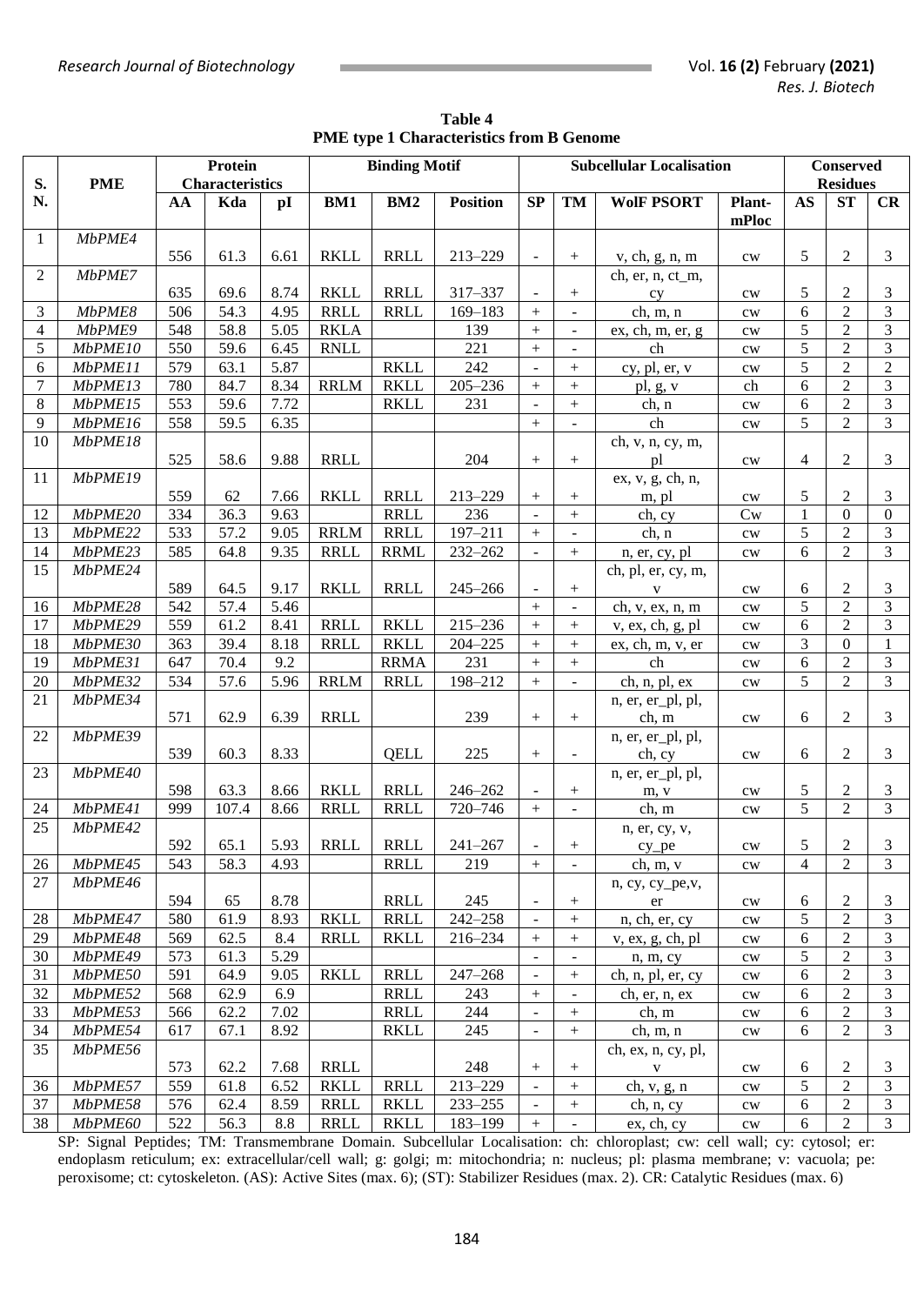

SP = Peptida sinyal; TMD = Domain Transmembran; Wolf PSORT dan Plant-mPloc = Aplikasi prediksi lokalisasi protein

**Figure 2: PME and PMEI in numbers for Signal Peptide (SP), Transmembrane Domain (TMD), Subcelullar Localisation using Wolf PSORT and Plant m-Ploc in cell wall and plasma membrane (A: A Genome, B: B Genome).**



 $\overline{14}$ **Figure 3: Phylogenetic Tree of PME. Violet:** *Linum usitatissimum***; Brown:** *Manihot esculenta***; Pink:** *Ricinus communis***; Blue***: Populus trichocarpa***; Red***: Arabidopsis thaliana***; Green:** *Musa acuminata* **(A Genome); Yellow:** *Musa balbisiana* **(B Genome)**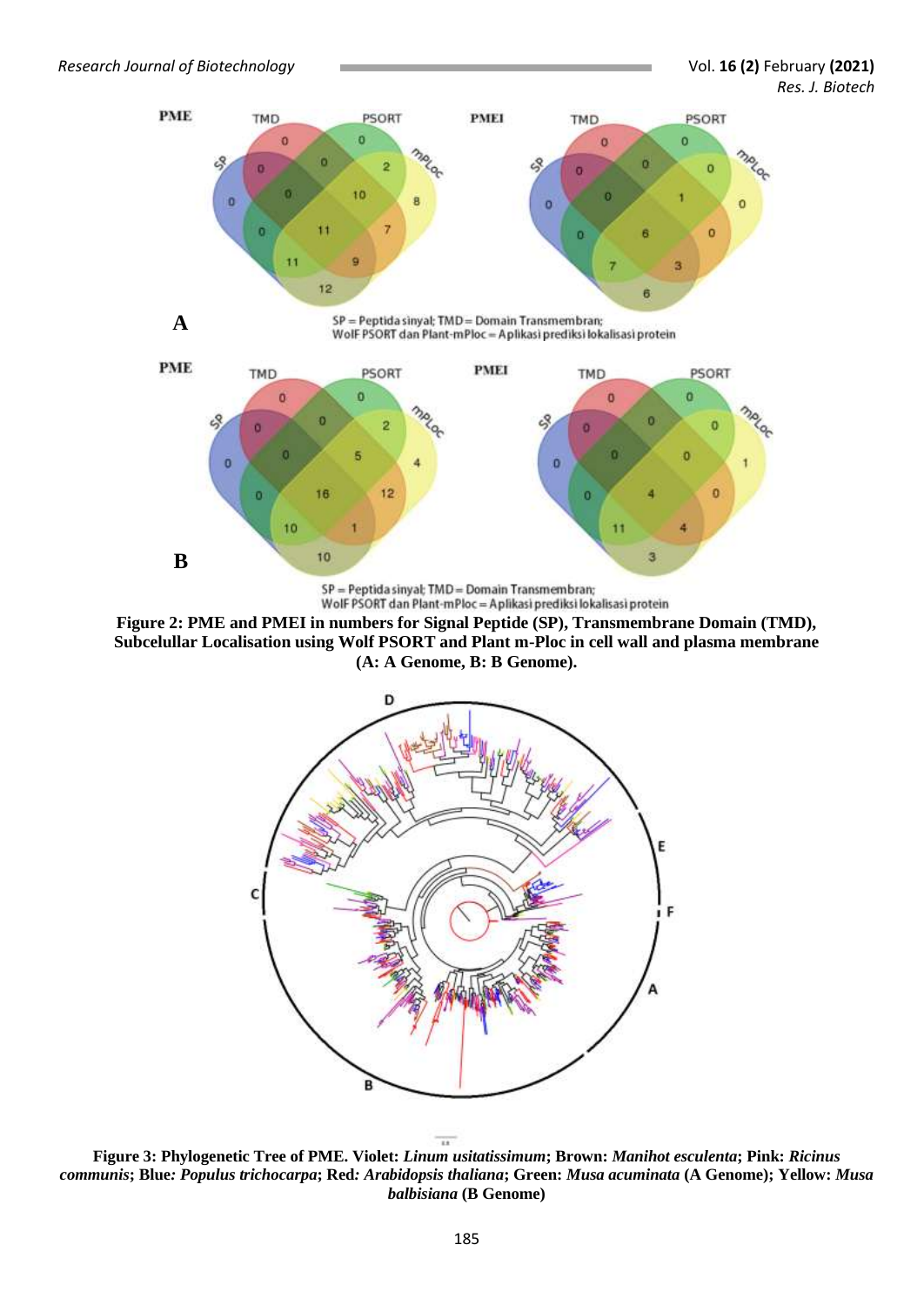

**Figure 4: Phylogenetic Tree of PMEI. Violet:** *Linum usitatissimum***; Brown:** *Manihot esculenta***; Pink:** *Ricinus communis***; Blue***: Populus trichocarpa***; Red***: Arabidopsis thaliana***; Green:** *Musa acuminata* **(A Genome); Yellow:** *Musa balbisiana* **(B Genome)**



**Figure 5: Conserved residues of PME in A and B Genome**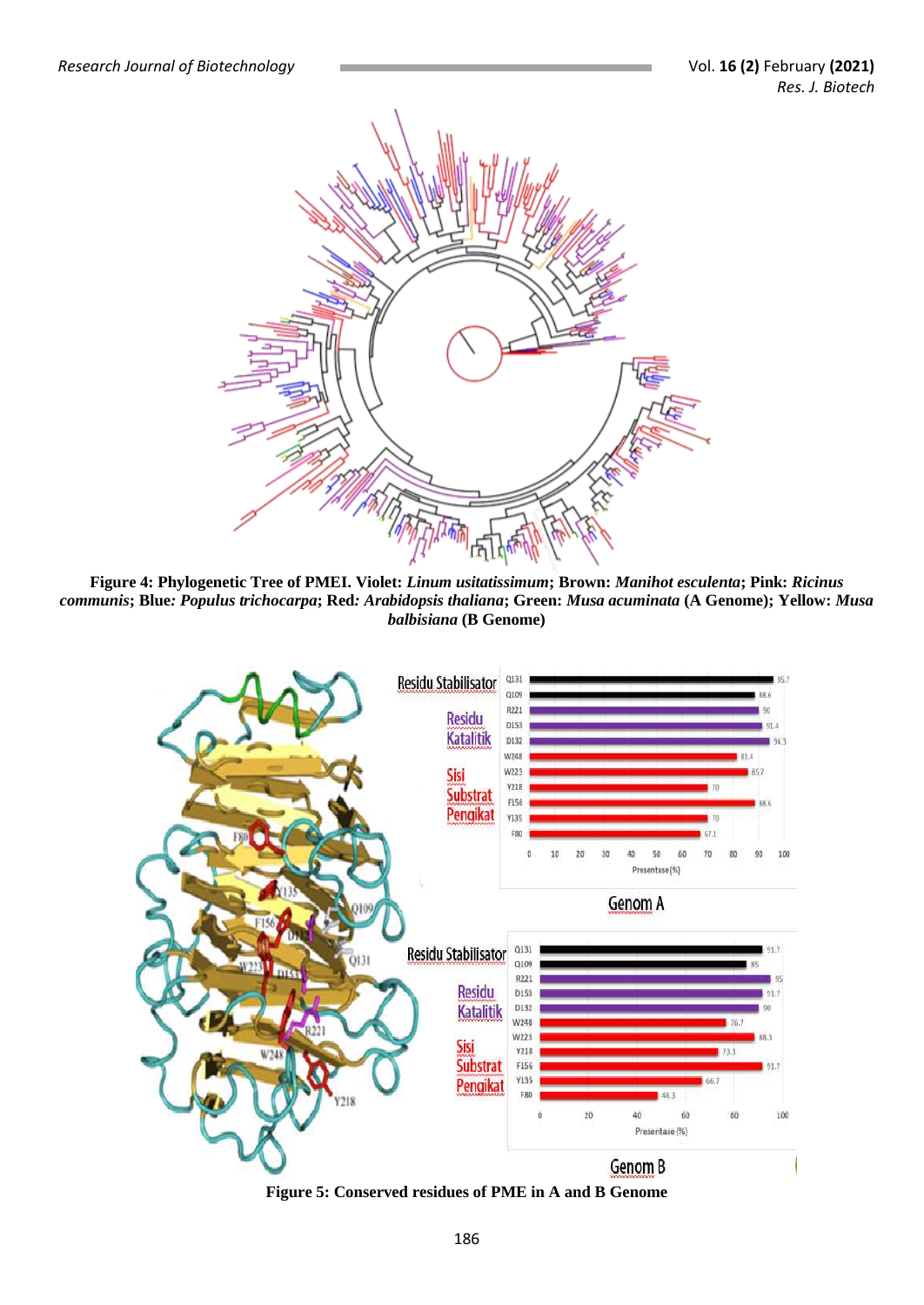The B group consists of PME type 1, which has a cleavage site and C consists of PME type 1, which has signal peptides but no cleavage side and two PME type 2 domains that did not have signal peptides and transmembrane domains. Furthermore, the D group is PME type 2, while the E group consists of PME type 1, which has a cleavage site and transmembrane domain and two PME type 2 domains that do not have signal peptides and transmembrane domains. The F group is the outgroup and all PME of other species except *Musa sp*. The relationship between genome A and B is orthologous $21,27$ .

In the PMEI phylogenetic tree (Figure 4), separate monocot and dicotyledonous species are clear, but no special characters were observed such as in the PME phylogenetic tree. Therefore, there are no monophyletic groups with special characters. Nevertheless, this PMEI tree remains valid because the bootstrap value of each branch is more than 70 %. Bootstrapping is a test of grouping stability in phylogenetic trees by repeating the sample trees through the number of replicates to be built. The overall relationship of the PMEI of A and B Genomes is orthologous<sup>21</sup>.

**Sustainable residues:** The abundance of PME sustainable residues (Figure 5) in both banana genomes had similar results where the most abundant were catalytic residues and stabilizer residues with an average percentage of 90 %. Residues F80, Y135 and W223 were aromatic residues that interact with PMEI. Between the two genomes, the F80 was the least abundant followed by Y135, while W223 was the most conserved. The conserved residue in genome A for PMEI (Figure 6) is the group of cysteines that form disulfide bridges (100 %) and the second-highest preservation was for residues that were bound to PME.

Some residues did not have a residual abundance (0 % percentage), but the AA residues were replaced by other AA. In the aspartate position 109 (D109) in bananas, the AA threonine and serine class of polar AAs are not charged about 87 % of the time. The threonine position 73 (T73) is replaced by aspartate as much as 74 % of the time and the asparagine position 14 (N14) is replaced by the tyrosine AA as much as 83 % of the time.

The results of the sustainable residual abundance in PMEI B (Figure 7) are not much different from PMEI A; the highest preservation is the cysteine group that forms disulfide bridges and the second-highest sustainability was residues that interact with the PME residues.

| S.N.           | <b>PME</b>     |      | Protein<br><b>Characteristics</b> |      |                                   |                | <b>Conserved</b><br><b>Residues</b> |                    |                |                  |                |
|----------------|----------------|------|-----------------------------------|------|-----------------------------------|----------------|-------------------------------------|--------------------|----------------|------------------|----------------|
|                |                | AA   | Kda                               | pI   | SD                                | tm             | <b>WolF PSORT</b>                   | <b>Plant-mPloc</b> | <b>AS</b>      | <b>ST</b>        | CR             |
| 1              | <i>MbPME1</i>  | 344  | 38.5                              | 8.48 | $^{+}$                            | $\blacksquare$ | ch, ex, v                           | cw                 | 3              | $\overline{2}$   | 3              |
| $\overline{2}$ | MbPME2         | 379  | 41.5                              | 9.13 | $+$                               | $\mathbf{r}$   | ch, v, n, m                         | cw                 | 6              | $\overline{2}$   | 3              |
| 3              | MbPME3         | 297  | 33.3                              | 9.49 |                                   | $^{+}$         | ch, m, cy                           | cw                 | 3              | $\mathbf{1}$     | $\overline{3}$ |
| $\overline{4}$ | MbPME5         | 483  | 53.5                              | 7.7  | $+$                               | $+$            | pl, g_pl, g, n, m, v                | cw                 | $\overline{4}$ | $\overline{2}$   | 3              |
| 5              | MbPME6         | 326  | 36.3                              | 9.35 | $^{+}$                            | $+$            | v, ch, n, m, ex, er                 | cw                 | 3              | $\mathbf{1}$     | $\overline{2}$ |
| 6              | MbPME12        | 248  | 27                                | 9.23 |                                   | $\overline{a}$ | cy, ch                              | cw                 | $\overline{4}$ | $\overline{c}$   | $\overline{c}$ |
| 7              | MbPME14        | 673  | 73.4                              | 6.63 | $\mathbf{r}$                      | $\mathbf{r}$   | er, pl, ex, v, ch, n, cy            | cw                 | 3              | $\overline{2}$   | 3              |
| 8              | MbPME17        | 321  | 35.7                              | 7.74 | $+$                               | $+$            | v, ex, ch, g                        | cw                 | 4              | $\overline{2}$   | 3              |
| 9              | MbPME21        | 352  | 38.3                              | 8.79 | $^{+}$                            | $^{+}$         | ex, ch                              | cw                 | 3              | $\overline{2}$   | $\overline{3}$ |
| 10             | MbPME25        | 406  | 44.3                              | 6.14 | $^{+}$                            | $^{+}$         | v, ex, ch, pl                       | cw                 | 3              | $\overline{2}$   | $\overline{3}$ |
| 11             | MbPME26        | 377  | 41.6                              | 9.11 | $+$                               | $\blacksquare$ | ch, v                               | cw                 | 6              | $\overline{2}$   | $\overline{3}$ |
| 12             | MbPME27        | 348  | 37.8                              | 5.65 | $+$                               | $^{+}$         | ch, ex, er, er_pl, m, pl            | cw                 | $\overline{2}$ | 1                | 3              |
| 13             | MbPME33        | 1014 | 113                               | 6.56 | $+$                               | $\blacksquare$ | v, g, ch, n                         | cw                 | 5              | $\overline{2}$   | 3              |
| 14             | MbPME35        | 326  | 36                                | 5.44 | $^{+}$                            | $\blacksquare$ | ch, ex                              | cw                 | 3              | 1                | $\overline{3}$ |
| 15             | MbPME36        | 285  | 32.1                              | 6.66 | $+$                               | $\blacksquare$ | ch, v, g, n, ex                     | cw                 | $\mathbf{0}$   | 1                | $\mathbf{1}$   |
| 16             | MbPME37        | 299  | 33.6                              | 8.76 | $+$                               | $\overline{a}$ | ch, v, cy                           | cw                 | 3              | 1                | $\mathfrak{Z}$ |
| 17             | MbPME38        | 344  | 38                                | 7.12 | $\sim$                            | $\mathbf{r}$   | n, ct, cy                           | cw                 | 3              | $\overline{0}$   | $\overline{c}$ |
| 18             | MbPME43        | 364  | 39.3                              | 6.38 | $+$                               | $\blacksquare$ | ex, v, n, cy, ch, m                 | cw                 |                | $\boldsymbol{0}$ | $\mathbf 1$    |
| 19             | <i>MbPME44</i> | 405  | 45                                | 9.35 | $\overline{\phantom{0}}$          | $\blacksquare$ | ch, cy, m                           | cw                 | 6              | $\overline{2}$   | $\overline{3}$ |
| 20             | MbPME51        | 247  | 27.1                              | 8.59 | $^{+}$                            | $+$            | pl, ex, v, g                        | cw                 | $\mathbf{1}$   | $\overline{2}$   | $\overline{2}$ |
| 21             | MbPME55        | 335  | 37.6                              | 8.83 | $+$<br>$^{+}$<br>v, ch, ex, er, g |                | cw                                  | 3                  | $\overline{2}$ | 3                |                |
| 22             | MbPME59        | 423  | 48.3                              | 5.37 |                                   |                | ch, n, cy, pl                       | cw                 | $\overline{4}$ | $\overline{2}$   | 3              |

**Table 5 PME type 2 Characteristics from B Genome**

SP: Signal Peptides; TM: Transmembrane Domain. Subcellular Localisation: ch: chloroplast; cw: cell wall; cy: cytosol; er: endoplasm reticulum; ex: extracellular/cell wall; g: golgi; m: mitochondria; n: nucleus; pl: plasma membrane; v: vacuola; pe: peroxisome; ct: cytoskeleton. (AS): Active Sites (max. 6); (ST): Stabilizer Residues (max. 2). CR: Catalytic Residues (max. 6).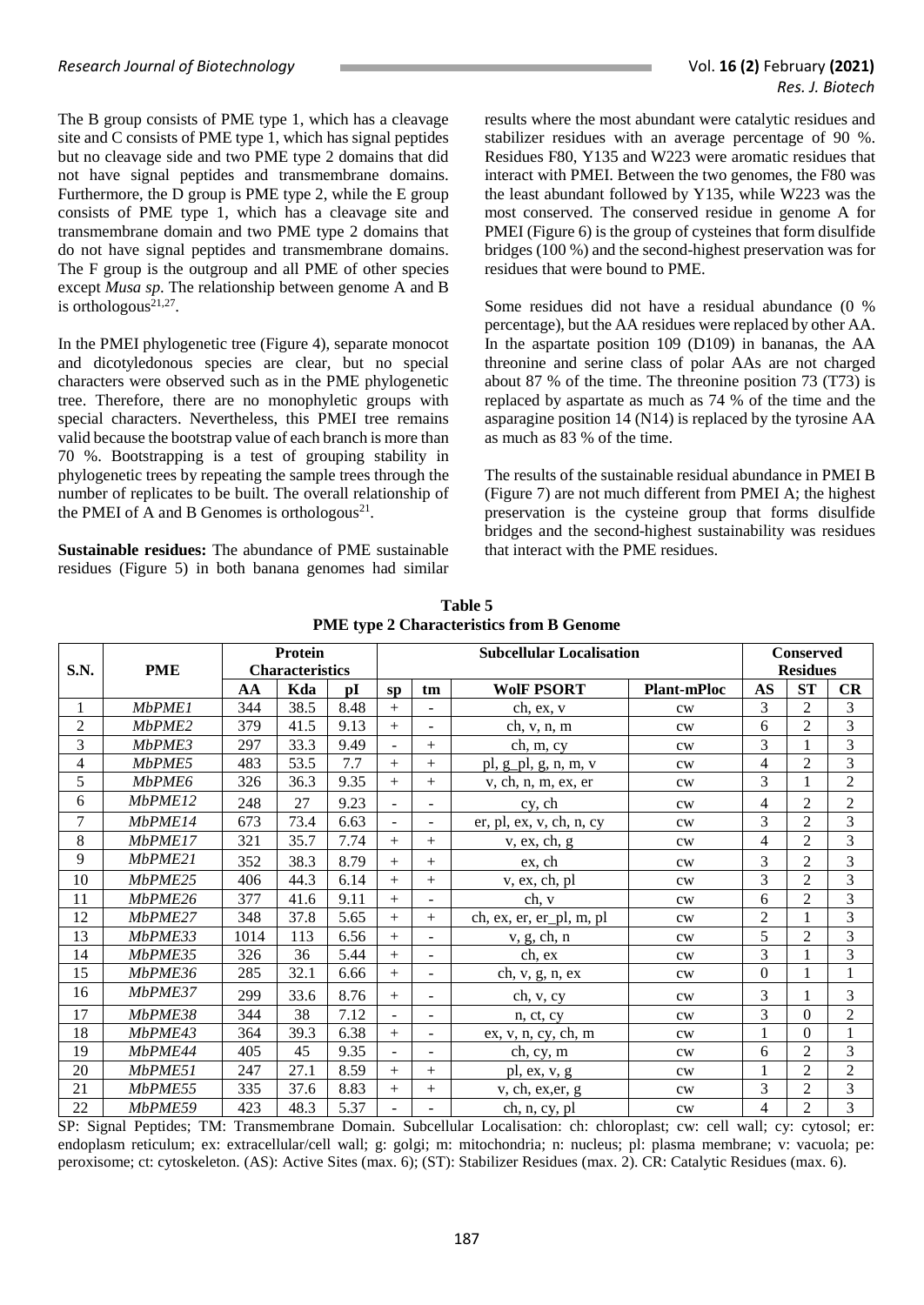





**Figure 7: Conserved residues of PMEI in B Genome**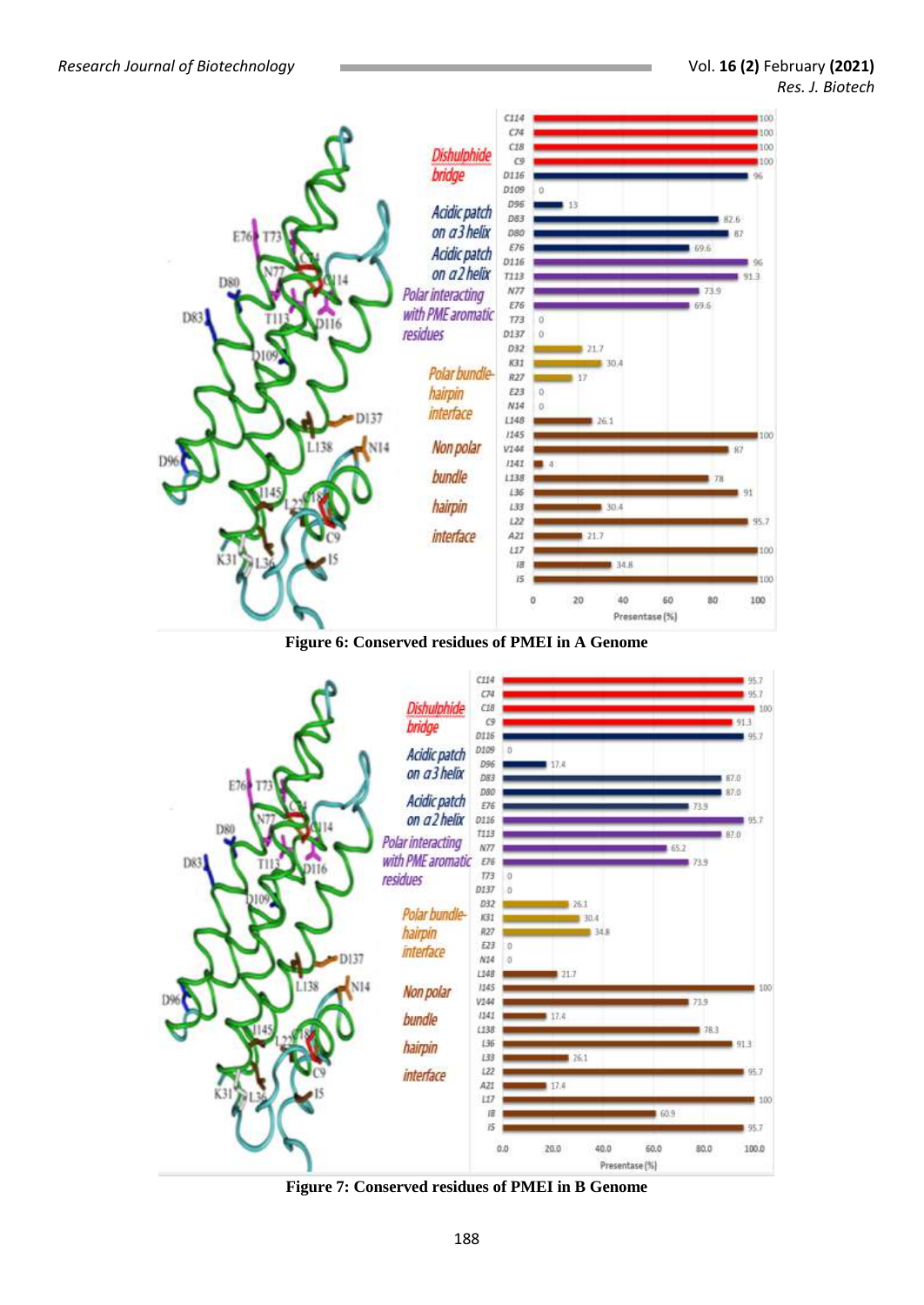| S.N.           | Protein<br><b>PMEI</b><br><b>Characteristics</b> |     |      |       |        |                          | <b>Subcellular Localisation</b> | <b>Conserved Residues</b> |                |                |                |                |                |                |
|----------------|--------------------------------------------------|-----|------|-------|--------|--------------------------|---------------------------------|---------------------------|----------------|----------------|----------------|----------------|----------------|----------------|
|                |                                                  | AA  | Kda  | pI    | SP     | TM                       | <b>WolF PSORT</b>               | Plant-<br>mPloc           |                | $\S$           | $\Box$         | £2             | £3             | ¥              |
| 1              | <b>MbPMEI1</b>                                   | 196 | 21.1 | 10.05 | $+$    | ÷.                       | ch, v, ex                       | cm                        | $\tau$         | 1              | $\overline{4}$ | $\mathcal{F}$  | 1              | $\overline{4}$ |
| $\overline{c}$ | MbPMEI2                                          | 204 | 21.1 | 8.33  | $+$    | $+$                      | ch                              | cm                        | 8              | $\Omega$       | 3              | $\overline{2}$ |                | $\overline{4}$ |
| $\overline{3}$ | MbPMEI3                                          | 214 | 23   | 8.81  | $+$    | $+$                      | ch, n, ex                       | cm                        | 6              | $\mathbf{0}$   | $\overline{4}$ | 3              |                | $\overline{4}$ |
|                | MbPMEI4                                          |     |      |       |        |                          | ex, er, er_pl,                  |                           |                |                |                |                |                |                |
| 4              |                                                  | 200 | 21.5 | 5.56  | $+$    |                          | pl, ch, m                       | cm                        | 6              |                | $\overline{4}$ | 3              |                | 4              |
| 5              | MbPMEI5                                          | 194 | 21   | 9.06  | $+$    | $\overline{a}$           | ch, m                           | cm                        | $\overline{7}$ | $\Omega$       | 4              | 3              | 1              | $\overline{4}$ |
| 6              | MbPMEI6                                          | 185 | 19.5 | 5.18  | $+$    | $\blacksquare$           | ch, ex                          | cm                        | 9              |                | $\overline{2}$ | 3              |                | $\overline{3}$ |
| $\overline{7}$ | MbPMEI7                                          | 201 | 21   | 8.9   | $+$    | $^{+}$                   | ch, m                           | cm                        | 6              | $\Omega$       | $\overline{4}$ | $\overline{2}$ |                | 4              |
| 8              | MbPMEI8                                          | 194 | 21.1 | 9.89  | $+$    | $+$                      | ch, v, ex                       | cm                        | 7              | $\Omega$       | 4              | 3              |                | $\overline{4}$ |
| 9              | MbPMEI9                                          | 209 | 22   | 6.45  | $+$    | $\sim$                   | ch, m                           | cm                        | $\overline{7}$ | $\Omega$       | 4              | 3              |                | $\overline{4}$ |
| 10             | MbPMEI10                                         | 197 | 21   | 4.85  | $+$    | $+$                      | ch, m                           | cm                        | 10             | $\overline{2}$ | 3              | 3              | $\overline{2}$ | 4              |
| 11             | MbPMEI11                                         | 206 | 22   | 7.73  | $+$    |                          | ex, ch                          | cm                        | 6              | $\Omega$       | 4              | 3              | 1              | $\overline{4}$ |
| 12             | MbPMEI12                                         | 277 | 28.6 | 6.04  | $+$    | $\blacksquare$           | ch, m, ex                       | cm                        | 9              | $\Omega$       | 4              | 3              | $\mathfrak{D}$ | $\overline{4}$ |
| 13             | MbPMEI13                                         | 194 | 21   | 10.21 | $^{+}$ | $+$                      | ch, cy, m                       | cm                        | 8              |                | $\overline{3}$ | 3              |                | $\overline{4}$ |
| 14             | MbPMEI14                                         | 166 | 17.8 | 5.52  | $^{+}$ | $\overline{\phantom{a}}$ | ex, cy, ch, m                   | cm                        | 8              | 3              | $\mathbf{1}$   | $\Omega$       |                | 1              |
| 15             | MbPMEI15                                         | 179 | 19   | 4.86  | $+$    | $\overline{\phantom{a}}$ | ex, ch, n                       | cm                        | 10             |                | 3              | $\mathfrak{D}$ | $\mathfrak{D}$ | $\overline{4}$ |
| 16             | MbPME116                                         | 183 | 19.2 | 8.52  | $^{+}$ | $\overline{a}$           | ch, n, m, ex,                   | cm                        | 6              | $\Omega$       | $\mathbf{0}$   | $\mathbf{1}$   | $\Omega$       | 4              |
| 17             | MbPMEI17                                         | 198 | 21.2 | 8.21  | $^{+}$ | $+$                      | ex, ch, cy                      | cm                        | 6              | $\Omega$       | 4              | 3              |                | $\overline{4}$ |
| 18             | MbPMEI18                                         | 185 | 18.9 | 7.87  | $+$    |                          | ch, m                           | cm                        | 9              | $\Omega$       | 3              |                |                | $\overline{4}$ |
| 19             | MbPMEI19                                         | 177 | 18.5 | 4.08  | $+$    | $+$                      | ex. v                           | cm                        | 8              | $\mathbf{1}$   | 4              | 3              |                | $\overline{4}$ |
| 20             | MbPMEI20                                         | 201 | 21.4 | 7.04  | $^{+}$ | $\blacksquare$           | ex, ch, m                       | cm                        | 6              | $\Omega$       | 3              | 3              |                | $\overline{4}$ |
| 21             | MbPMEI21                                         | 230 | 25.3 | 11.24 |        | $\overline{a}$           | ch, n                           | cm, n                     | 7              |                | $\overline{5}$ | 3              |                | 4              |
| 22             | MbPMEI22                                         | 198 | 21   | 7.78  | $+$    | $\blacksquare$           | ex, v, cy                       | cm                        | $\overline{7}$ |                | 3              | $\overline{2}$ |                | $\overline{4}$ |
| 23             | MbPMEI23                                         | 187 | 19.4 | 5.86  | $^{+}$ | $\blacksquare$           | ch, ex, cy                      | cm                        | 11             |                | $\overline{2}$ | $\overline{2}$ | $\overline{2}$ | 4              |

**Table 6 PMEI Characteristics from B Genome**

SP: Signal Peptides; TM: Transmembrane Domain. Subcellular Localisation: ch: chloroplast; cw: cell wall; cy: cytosol; er: endoplasm reticulum; ex: extracellular/cell wall; g: golgi; m: mitochondria; n: nucleus; pl: plasma membrane; v: vacuola; pe: peroxisome; ct: cytoskeleton. Conserved residues as follows: (\*) non polar bundle-hairpin interface (max. 12); (§) polar bundlehairpin interface (max. 6); ( $\Box$ ) polar residues interact with PME aromatic residues (max. 5); (£2) acidic patch on  $\alpha$ 2 helix (max. 3); (£3) acidic patch on  $\alpha$ 3 helix (max. 3); (¥) cysteine for disulfide bridge (max. 4)

A group of residues such as the  $109<sup>th</sup>$  aspartate was replaced by an uncharged polar amino acid group of 87 %, then in threonine, the 73rd position was replaced by an aspartate of a negatively-charged protein group of 74 % and position 14 was replaced by an aromatic non-polar aromatic tyrosine group of 78 %. In the genome A and B PMEI, residues E23 and D137 also have 0 % abundance in bananas, but the replacement residue does not replace in full because the percentage is less than 50 %.

#### **Conclusion**

We found a great diversity of the PME and PMEI gene families in banana A and B genomes. Additionally, we characterized the subcellular localization of the proteins, conserved residues and phylogenetic relationship between A and B genomes. This information will allow relevant genes to be identified for future banana improvements.

#### **Acknowledgement**

The authors thank to Biosciences and Biotechnology Research Center for the facilities. This work is supported by

the "Riset Unggulan Pusat Penelitian Biosains dan Bioteknologi," Institut Teknologi Bandung.

#### **References**

1. Al-Qsous S., Carpentier E., Klein-Eude D., Burel C., Mareck A., Dauchel H., Gomord V. and Balange A.P., Identification and isolation of a pectin methylesterase isoform that could be involved in flax cell wall stiffening, *Planta*, **219**, 369–378 **(2004)**

2. Arias P., Dankers C., Liu P. and Pilkaukas P., The World Banana Economy, 1985-2002: FAO commodity studies, FAO Rome **(2003)**

3. Central Bureau Statistics, Statistical Report on Annual Horticulture and Vegetables, Jakarta, Badan Pusat Statistik **(2016)**

4. Barnavon L., Doco T., Terrier N., Ageorges A., Romieu C. and Pellerin P., Involvement of Pectin methyl-esterase during the Ripening of Grape Berries: Partial cDNA Isolation, Transcript Expression and Changes in the Degree of Methyl-esterification of Cell Wall Pectins, *Phytochemistry*, **58**, 693–701 **(2001)**

5. Bordenave M. and Goldberg R., Purification and characterisation of pectin methylesterase from mung bean hypocotyl cell walls, *Phytochemistry*, **33**, 999–1003 **(1994)**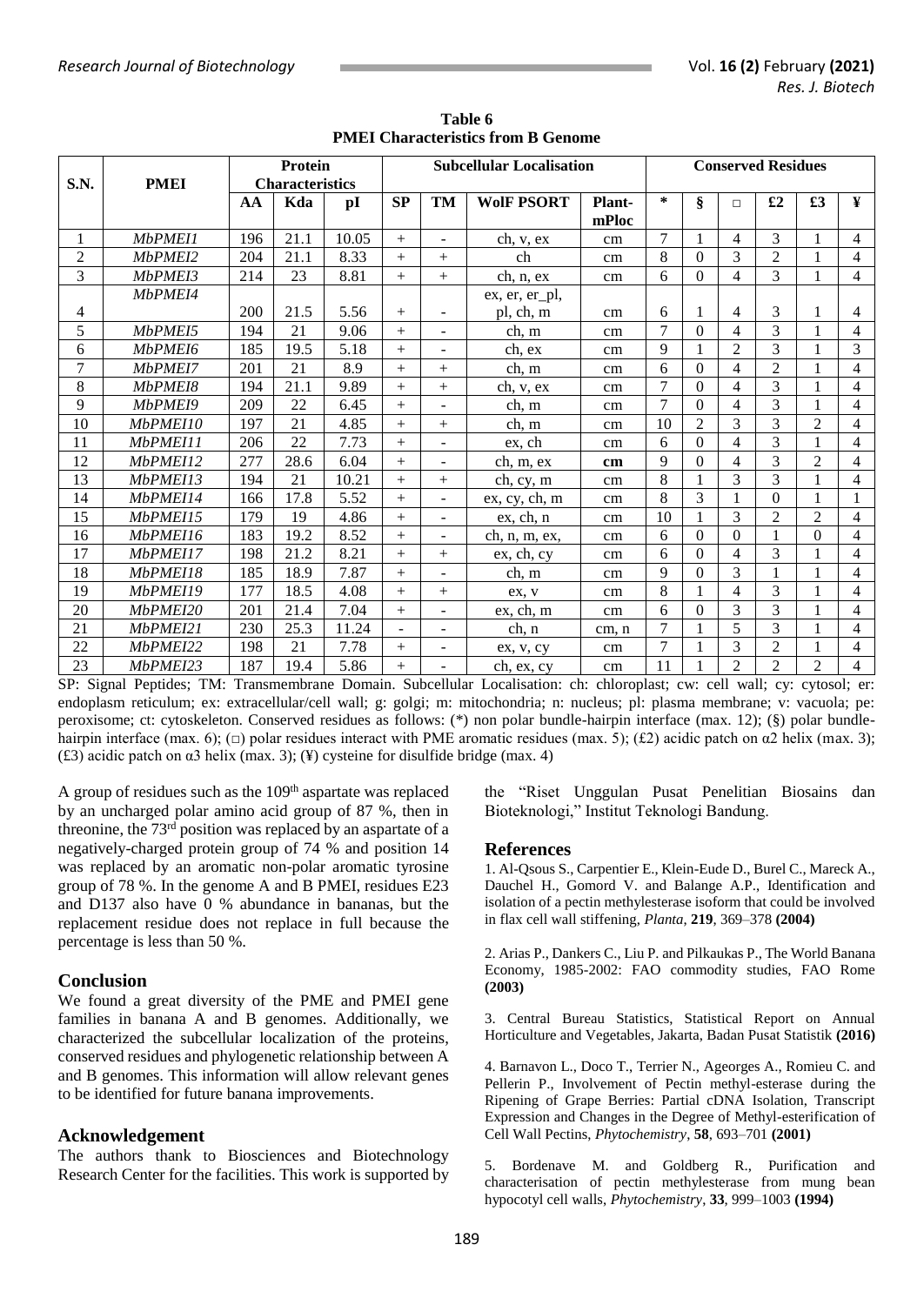6. Chen M.H., Sheng J., Hind G., Handa A.K. and Citovsky V., Interaction between the tobacco mosaic virus movement protein and host cell pectin methylesterases is required for viral cell-to-cell movement, *EMBO J*, **19**, 913–920 **(2000)**

7. Chou K.C. and Shen H.B., Plant-mPLoc: a Top-down Strategy to Augment the Power for Predicting Plant Protein Subcellular Localization, *PloS One*, **5**, 6 **(2010)**

8. Christensen T.M., Nielsen J.E., Kreiberg J.D., Rasmussen P. and Mikkelsen J.D., Pectin methylesterase from orange fruit: characterisation and localisation by in-situ hybridisation and immunohistochemistry, *Planta*, **206**, 493–503 **(1998)**

9. Davey M.W., Gudimella R., Harikrishna J.A., Sin L.W., Khalid N. and Keulemans J., A draft Musa balbisiana genome sequence for molecular genetics in polyploid, inter- and intra-specific Musa hybrids, *BMC Genomics*, **14**, 683 **(2013)**

10. D'Hont A., Denoeud F., Aury J.M., Baurens F.C., Carreel F., Garsmeur O., Noel B., Bocs S., Droc G., Rouard M, Da Silva C., Jabbari K., Cardi C, Poulain J., Souquet M., Labadie K., Jourda C., Lengellé J., Rodier-Goud M., Alberti A., Bernard M., Correa M., Ayyampalayam S., Mckain M.R., Leebens-Mack J., Burgess D., Freeling M., Mbéguié-A-Mbéguié D., Chabannes M., Wicker T., Panaud O., Barbosa J., Hribova E., Heslop-Harrison P., Habas R., Rivallan R., Francois P., Poiron C., Kilian A., Burthia D., Jenny C., Bakry F., Brown S., Guignon V., Kema G., Dita M., Waalwijk C., Joseph S., Dievart A., Jaillon O., Leclercq J., Argout X., Lyons E., Almeida A., Jeridi M., Dolezel J., Roux N., Risterucci A.M., Weissenbach J., Ruiz M., Glaszmann J.C., Quétier F., Yahiaoui N. and Wincker P., The banana (Musa acuminata) genome and the evolution of monocotyledonous plants, *Nature*, **488(7410)**, 213– 217 **(2012)**

11. Di Matteo A., Giovane A., Raiola A., Camardella L., Bonivento D., De Lorenzo G., Cervone F., Bellincampi D. and Tsernoglou D., Structural Basis for the Interaction Between Pectin methylesterase and a Specific Inhibitor Protein, *Plant Cell*, **17(3)**, 849–858 **(2005)**

12. Dongowski G. and Bock W., On the influence of molecular parameters of Pektin substrate on the activity of pectinesterases from Aspergillus niger and higher plants, *Nahrung-Food*, **28**, 507– 516 **(1984)**

13. Droc G., Lariviere D., Guignon V., Yahiaoui N., This D., Garsmeur O., Dereeper A., Hamelin C., Argout X., Dufayard J.F., Lengelle J., Baurens F.C., Cenci A., Pitollat B., D'Hont A., Ruiz M., Rouard M. and Bocs S., The Banana Genome Hub, *Database (Oxford)*, **23(2013)**, bat035 **(2013)**

14. Edgar R.C., MUSCLE: Multiple Sequence Alignment with High Accuracy and High Throughput, *Nucleic Acids Res.*, **32(5)**, 1792–1797 **(2004)**

15. Frenkel C., Peters J.S., Tieman D.M., Tiznado M.E. and Handa A.K., Pectin methylesterase regulates methanol and ethanol accumulation in ripening tomato (Lycopersicon esculentum) fruit, *J. Biol. Chem.*, **273**, 4293–4295 **(1998)**

16. Futamura N., Mori H., Kouchi H. and Shinohara K., Male flower-specific expression of genes for polygalacturonase, pectin methylesterase and beta-3-glucanase in a dioecious willow (Salix gilgiana Seemen), *Plant Cell Physiol.*, **41**, 16–26 **(2000)**

17. Hapsari L., Wild Musa species collection of Purwodadi Botanic Garden: Inventory and its morpholo-taxonomic review, *Journal of Tropical Life Science*, **4(1)**, 70–81 **(2014)**

18. Henrissat B., A classification of glycosyl hydrolases based on amino acid sequence similarities, *Biochem. J.*, **280**, 309–316 **(1991)**

19. Horton P., Park K.J., Obayashi T. and Nakai K., Protein Subcellular Localization Prediction with WOLF PSORT, *Ser. Adv. Bioinform.*, **3**, 39–48 **(2006)**

20. Hothorn M., Wolf S., Aloy P., Greiner S. and Scheffzek K., Structural Insights into the Target Specificity of Plant Invertase and Pectin methylesterase Inhibitory Proteins, *Plant Cell*, **16(12)**, 3437–3447 **(2004)**

21. Koonin E.V., Orthologs, Paralogs and Evolutionary Genomics, *Annual Review of Genetic*, **39**, 309–338 **(2005)**

22. Krogh A., Larsson B., Von Heijne G. and Sonnhammer E.L.L., Predicting Transmembrane Protein Topology with a Hidden Markov Model: Application to Complete Genomes, *Journal Molecular Biology*, **305(3)**, 567–580 **(2001)**

23. Kumar S., Stecher G. and Tamura K., MEGA7: Molecular Evolutionary Genetics Analysis Version 7.0 for Bigger Datasets, *Molecular Biology and Evolution*, **33(7)**, 1870–1874 **(2016)**

24. Li G.Q. and Moriyama E.N., Vector NTI, A Balanced All-inone Sequence Analysis Suite, *Brief Bioinformatics*, **5(4)**, 378–388 **(2004)**

25. Limberg G., Korner R., Buchholt H.C., Christensen T.M., Roepstorff P. and Mikkelsen J.D., Analysis of different deesterification mechanisms for pectin by enzymatic fingerprinting using endo-pectin lyase and endopolygalacturonase II from A. niger, *Carbohydr. Res.*, **327**, 293–307 **(2000)**

26. Louvet R., Cavel E., Gutierrez L., Guenin S., Roger D., Gillet F., Guerineau F. and Pelloux J., Comprehensive Expression Profiling of the Pectin methylesterase Gene Family during Silique Development in Arabidopsis thaliana, *Planta*, **224(4)**, 782–791 **(2006)**

27. Markovic O. and Janecek S., Pectin methylesterases: sequencestructural features and phylogenetic relationships, *Carbohydr. Res.*, **339**, 2281–2295 **(2004)**

28. Martin G., Baurens F.C., Droc G., Rouard M., Cenci A., Kilian A., Hastie A., Dolezel J., Aury J.M., Alberti A., Carreel F. and D'Hont A., Improvement of the banana "Musa acuminata" reference sequence using NGS data and semi-automated bioinformatic methods, *BMC Genomics*, **17**, 243 **(2016)**

29. Micheli F., Pectin methylesterases: Cell wall enzymes with important roles in plant physiology, *Trends Plant Science*, **6**, 414– 419 **(2001)**

30. Pelloux J., Rusterucci C. and Mellerowicz E.J., New Insights into Pectin methylesterase Structure and Function, *Trends Plant Science*, **12(6)**, 267–277 **(2007)**